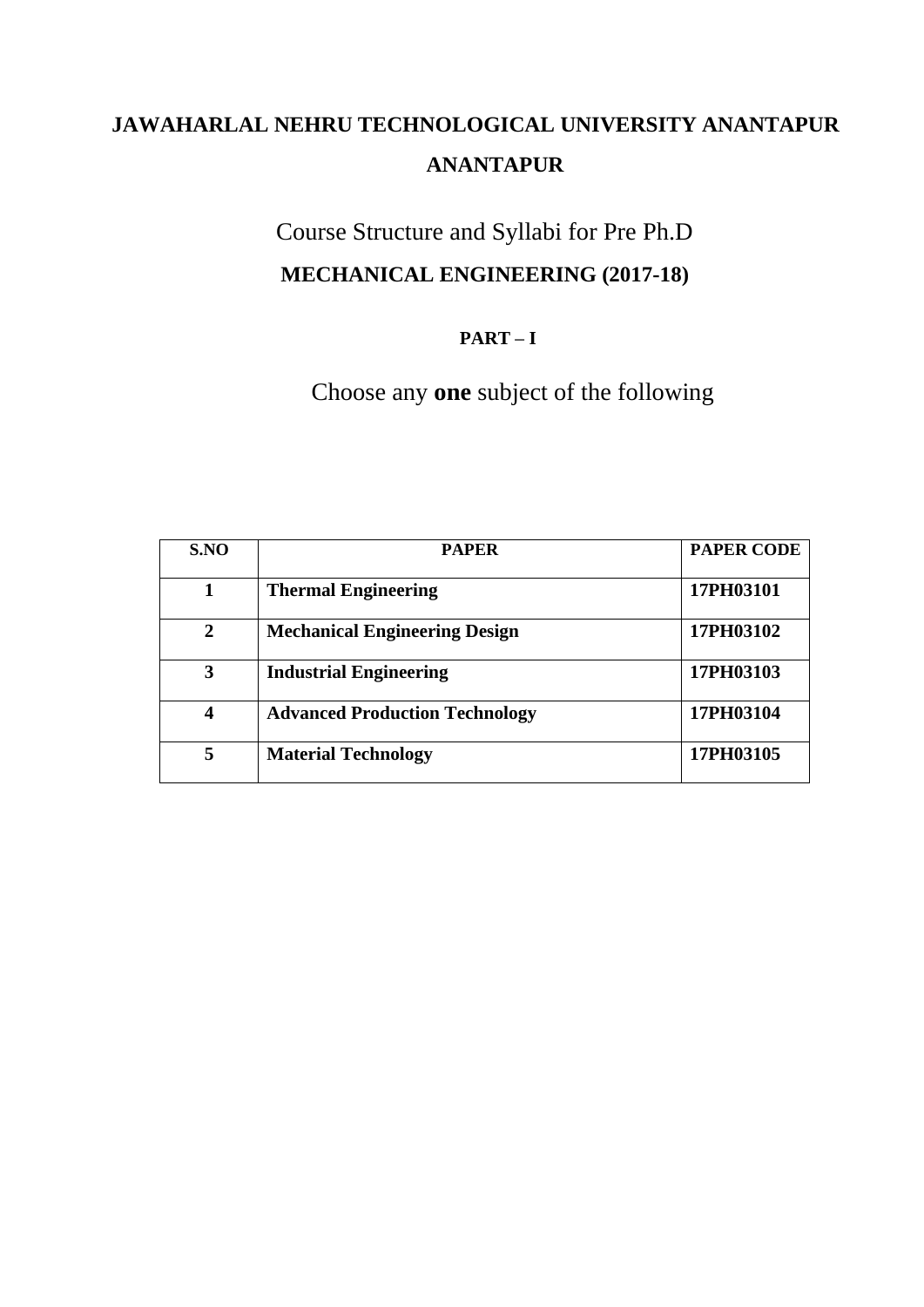# **PART-II**

# Choose any **one** subject of the following

| S.NO                    | <b>PAPER</b>                                                               | <b>PAPER CODE</b> |
|-------------------------|----------------------------------------------------------------------------|-------------------|
| $\mathbf{1}$            | <b>Refrigeration Equipment and Cryogenic Engineering</b>                   | 17PH03201         |
| $\overline{2}$          | <b>Heat and Mass Transfer</b>                                              | 17PH03202         |
| $\overline{3}$          | <b>I.C. Engines and Alternative Fuels</b>                                  | 17PH03203         |
| $\overline{\mathbf{4}}$ | <b>CAD Theory and Practice</b>                                             | 17PH03204         |
| 5                       | <b>Mechanical Vibrations and Condition Monitoring</b>                      | 17PH03205         |
| 6                       | <b>Design for Manufacture</b>                                              | 17PH03206         |
| $\overline{7}$          | <b>Special Manufacturing Processes</b>                                     | 17PH03207         |
| 8                       | <b>Industrial Robotics</b>                                                 | 17PH03208         |
| 9                       | <b>Simulation Modeling and Analysis of Manufacturing</b><br><b>Systems</b> | 17PH03209         |
| 10                      | <b>Advanced Optimization Techniques</b>                                    | 17PH03210         |
| 11                      | <b>Logistics and Supply Chain Management</b>                               | 17PH03211         |
| 12                      | <b>Advanced Operations Management</b>                                      | 17PH03212         |
| 13                      | <b>Mechanics of Composite materials</b>                                    | 17PH03213         |
| 14                      | <b>Energy Conservation</b>                                                 | 17PH03214         |
| 15                      | <b>Computational Methods</b>                                               | 17PH03215         |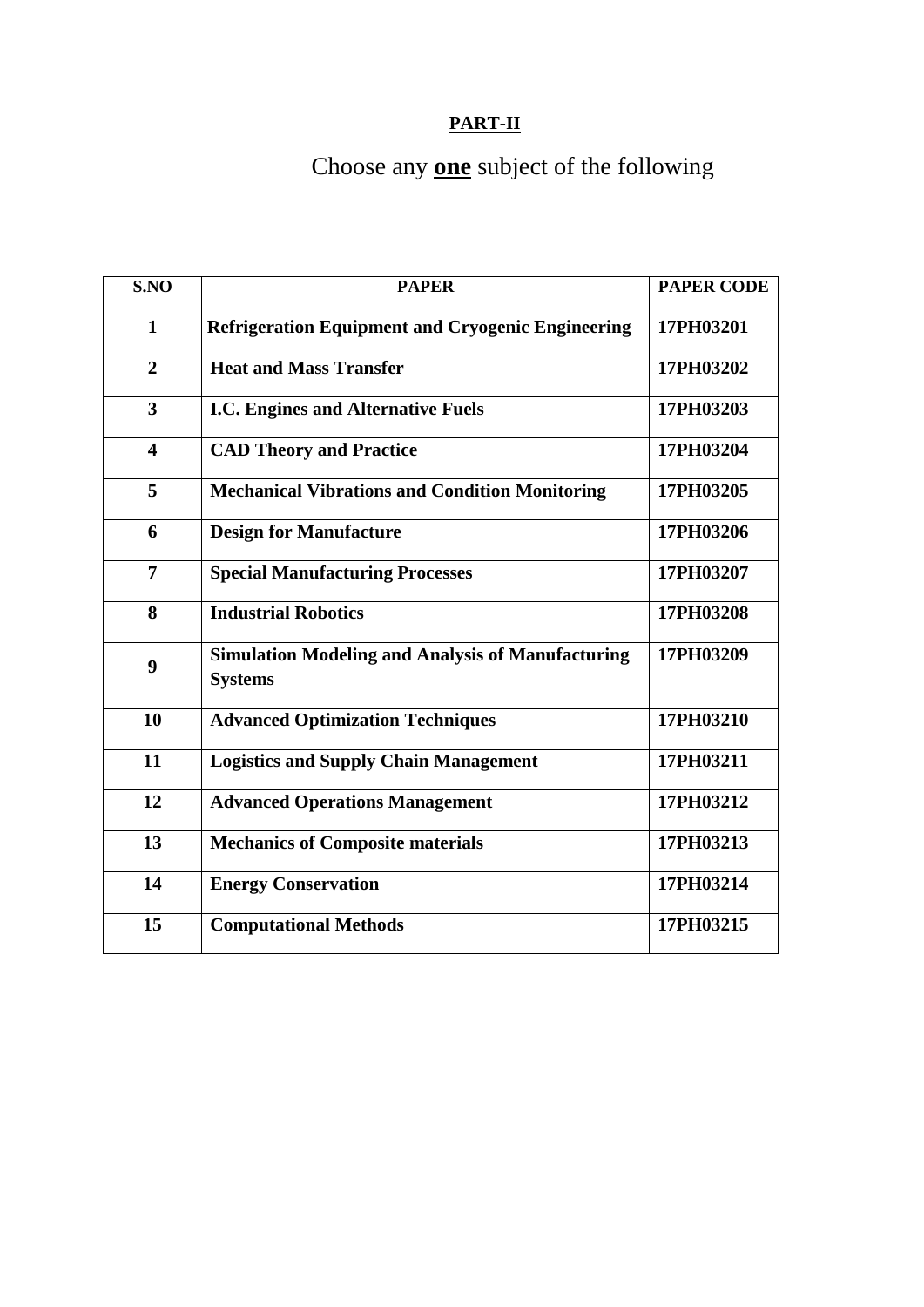#### **(17PH03101) THERMAL ENGINEERING**

#### **Unit 1:**

Thermodynamic property relations: Availability (Exergy) – Unavailability (Anergy) – Irreversibility – Partial derivatives – Maxwell's relations – Clausius Clayperon equation – General relations for du, dh, ds,  $C_v$ ,  $C_p$  for ideal gases (pure substances) and real gases.

Gas Mixtures: Composition of a Gas mixture – mass and mole fractions – PVT behavior of gas mixtures (Ideal and Real gases) – Properties of gas mixtures (Ideal and Real gases) Combustion: Theoretical and actual combustion processes – Enthalpy of formation – Enthalpy of Combustion – First Law analysis of Reacting Systems – Second Law analysis of Reacting systems.

#### **Unit 2:**

Gas power cycles: Carnot cycle - Air standard assumptions - Overview of reciprocating engines - Otto cycle - Diesel cycle – Dual cycle – Stirling cycle – Ericsson cycle – Brayton cycle – Brayton cycle with Intercooling, Reheating and Regeneration.

Vapor power cycles: Carnot vapor cycle – Ideal Rankine cycle – Deviation of Actual Vapor power cycle from Ideal cycle – Actual Rankine cycle – Methods to increase efficiency of Rankine cycle (Lowering of condenser pressure, Super heating steam to High temperature, Increasing Boiler pressure) – Ideal Reheat Rankine cycle

#### **Unit 3:**

Gas Turbines - Gas Turbine cycle – Combined cycle analysis – Design for high temperature combined cycles with heat recovery boiler – STAG combined cycle power plant – Combined cycle with multi pressure steam, Influence of component efficiencies on cycle performance – Combined cycle with Nuclear power plant – ICGCC plant.

#### **Unit 4:**

Heat Transfer: Conduction and Single-phase Convection – Introduction – Modes of heat transfer – Combined modes – Steady one-dimensional – Steady heat source system – Forced convection – Boundary layer flow with heat transfer – Equations of momentum and energy – Integral method of solution –Free convection from vertical, horizontal and inclined plates.

Heat Transfer to Fluids with Phase Change – Heating and cooling of fluids in forced convection outside tubes – Heat transfer from condensing vapors – Heat transfer to boiling liquids.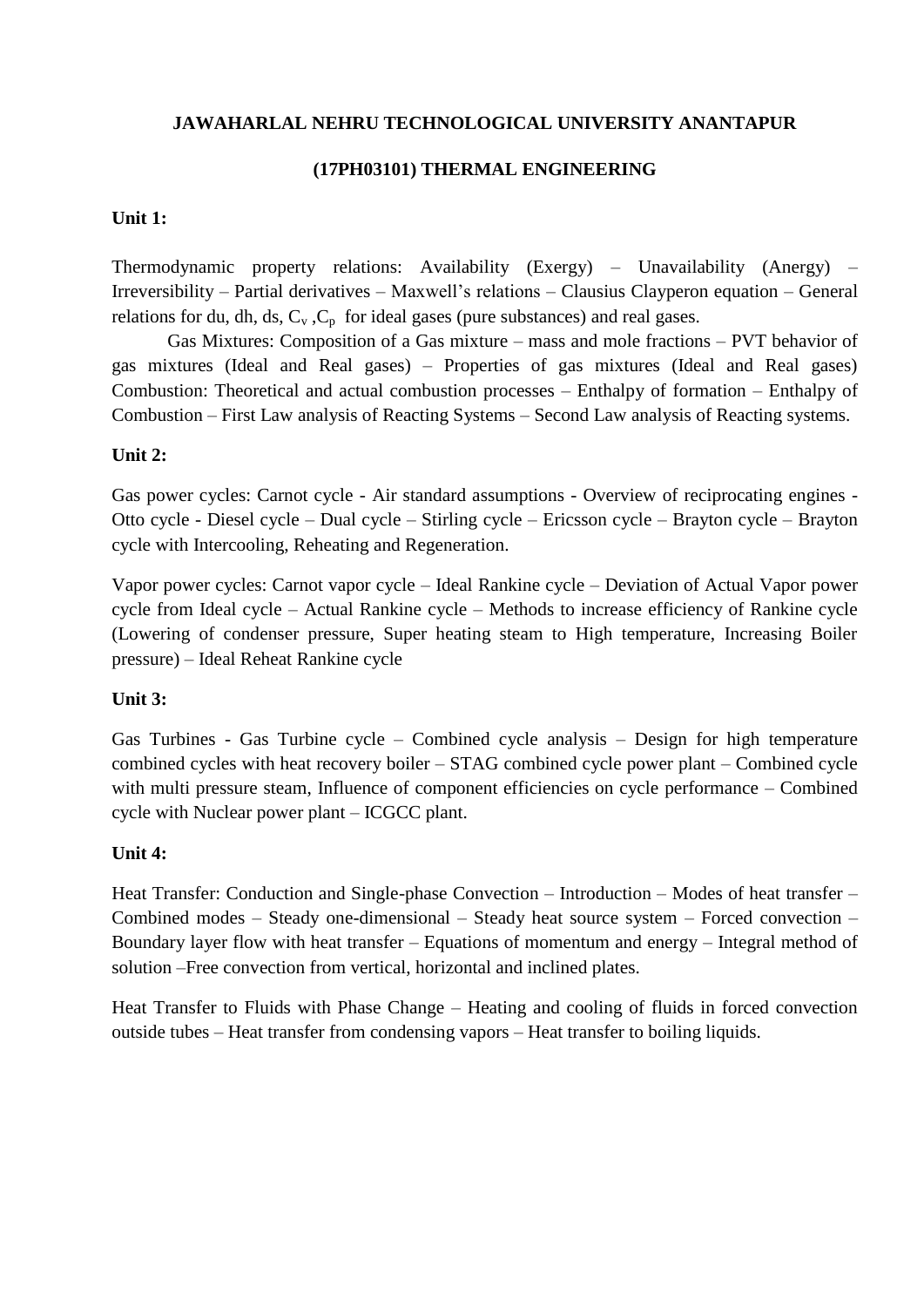# **Unit 5:**

IC Engines: Classification- Engine components, valve timings and mechanism, Spark ignition, four stoke Engine, carburetor, air fuel mixtures, mixture requirements, simple plain tube carbuettor, fuel pump- ignition system, fuel pump and injector, two stroke engine, scavenging of two stroke engine.

Refrigeration: Simple vapour compression cycle, units of refrigeration, reversed carnot cycle for vapour, actual refrigeration cycle, the effect of sub cooling, superheating, common refrigerants.

#### **References:**

- 1. **Engineering Thermodynamics by** P.K.Nag /TMH
- 2. **Thermo dynamics** by Sontag & Van Wylen/Mc Grow Hill Education.
- 3. **Heat Tranfer** by Rajput/Mc Grow Hill Education.

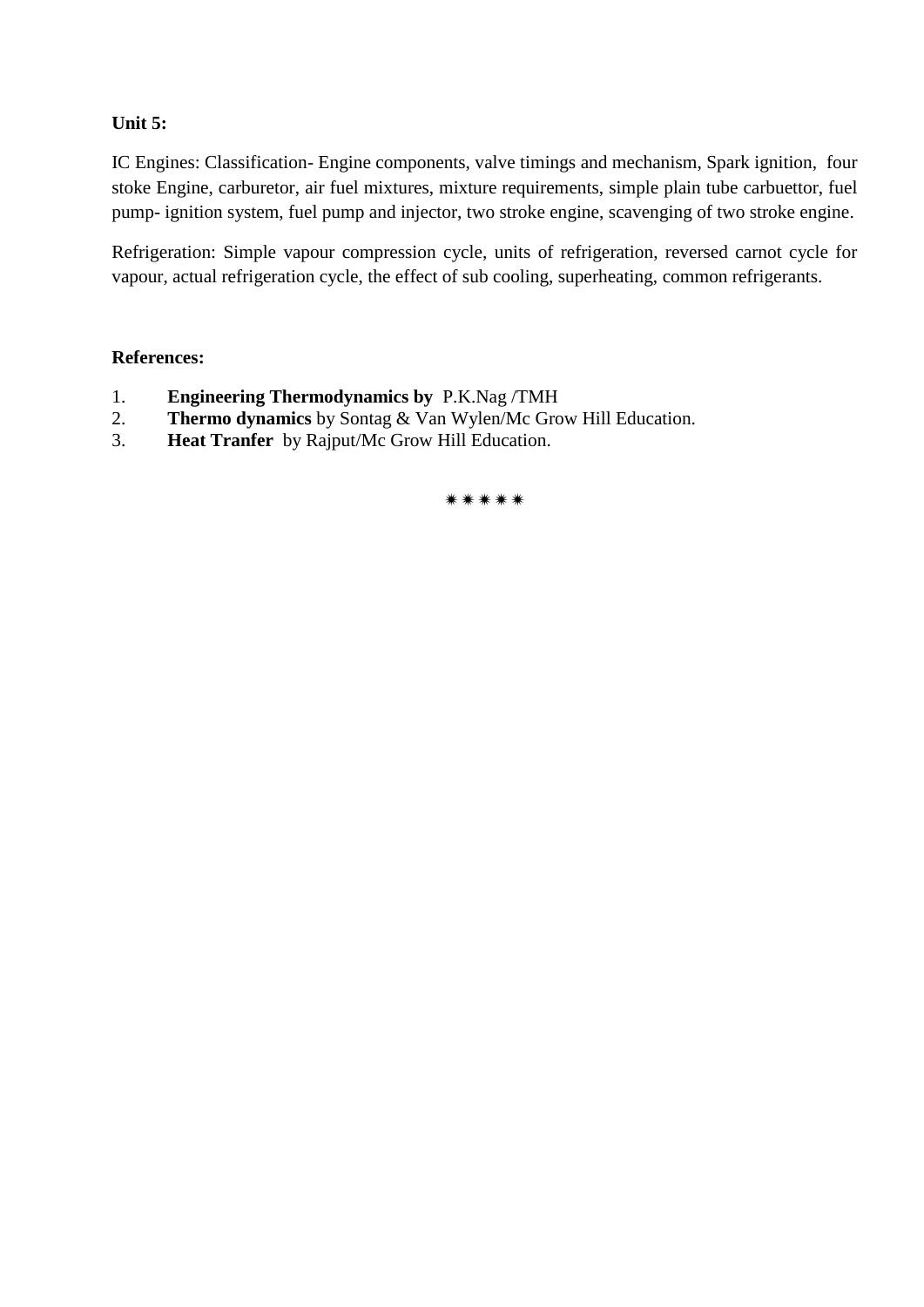#### **(17PH03102) MECHANICAL ENGINEERING DESIGN**

#### **Unit 1:**

Introduction: Introduction to design, the engineering model, computer aided design and Engineering, materials, load analysis, stresses, strains, deflection and stability, stress element representation for different types of loads. Locating critical sections, force flow concept, methodology for solving machine component problems. Static failure theories-failure of ductile materials, failure of brittle materials, fracture mechanics, fatigue-failure theories, surface failures.

#### **Unit 2:**

**Design synthesis:** Design process and methodologies of systematic design. Conceptual design variants and evaluations. Load transmission, load equalization, light weight and rigid constructions. Machining considerations. Design of assembly and dismantling, modular constructions. Erection, operation, inspection and maintenance considerations.

#### **Unit 3:**

**Ergonomics.** Design of accuracy, locating pins and registers, machining in assembly adjustment. Backlash and clearance adjustment. Problem formulation for design optimization. Examples illustrating the various principles. Available design variants for some of the common basic functional requirements. Design for Fatigue and Creep-Thermal stress fatigue – creep and rupture of metals of elevated temperature - Hydrogen embrittlement of vessel – Brittle fracture – criteria for design with defects.

#### **Unit 4:**

**Design of power transmission elements:** Design of flat belts, v-belts, toothed belts, roller chains, hydrodynamic drives. Design of Gears: Spur, Helical, Bevel and Worm gears, Gear materials, forces, stresses, lubrication, design procedure considering Lewis beam strength, Buckingham dynamic load and wear load. Algorithms for the design procedure of different types of gears.

#### **Unit 5:**

**Bearings and Lubrication:** Lubricants, hydrodynamic lubrication theory, design of hydrodynamic bearings, rolling element bearings, selection of rolling element bearings, bearing mountings and special bearings. Algorithms for the design procedure of bearings.

#### **(PSG Design data book is permitted in examination)**

#### **References:**

1. **Machine Design –An Integrated approach by** Robert L. Norton, Prentice-Hall, 1998.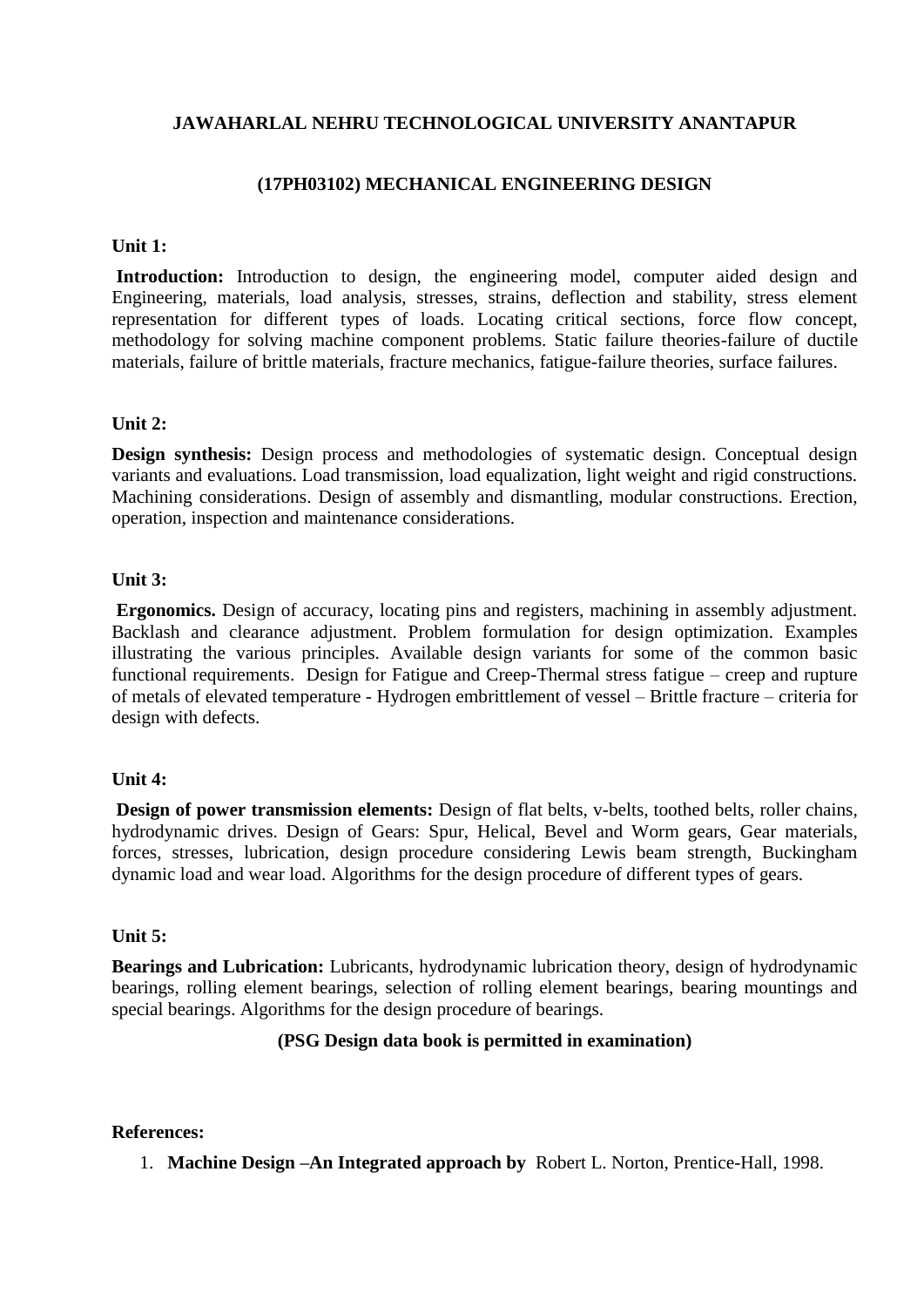- 2. **Mechanical Design: Theory methodology by** Manjula B Waldron and Kenneth J.Waldron, Springer Verlag, New York, 1996.
- 3. **Theory and Design of Modern Pressure Vessels by** John F. Harvey, Van Nostrand Reinhold Company New York
- 4. **Engineering Design: A materials and processing approach** by George Dieter, McGraw-Hill, 1983.
- 5. **Fundamentals of Machine Component Design by** Robert C. Juvinall and Kurt M. Marshek, John Wiley & Sons, 2<sup>nd</sup> edition, 1991.
- 6. **Product Design** by Chitale, P.H.I.

\*\*\*\*\*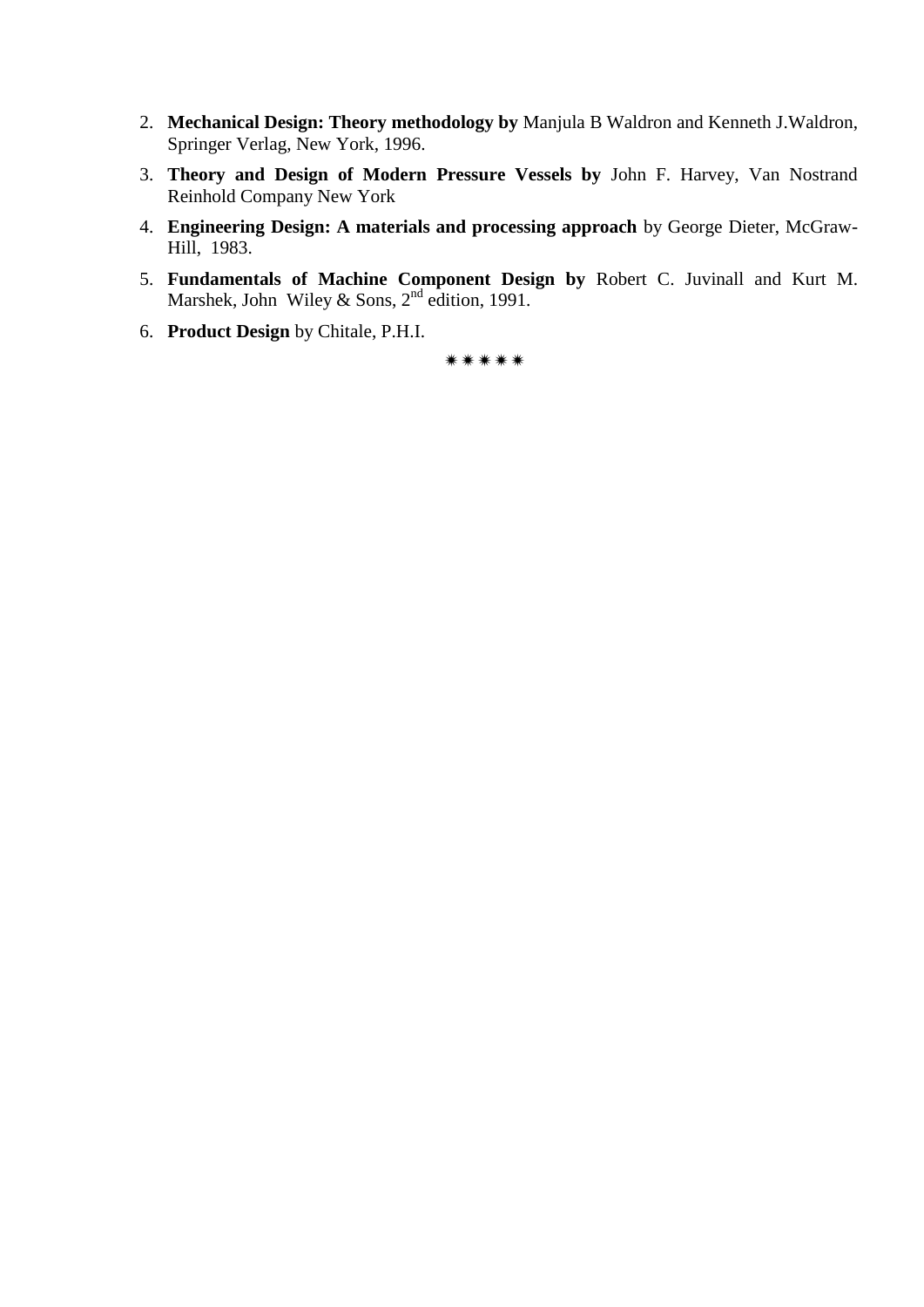# **(17PH03103) INDUSTRIAL ENGINEERING**

#### **Unit I**:

**Industrial Engineering:** Introduction, Definition, objectives, Techniques, Functions of an Industrial Engineer, Role of IE in manufacturing and service organizations.

**Productivity**: Definition. Benefits, Factors influencing productivity, Partial and total productivity measures.

**Plant Layout**: Economics of plant location, Rural Vs Suburban sites, Types of layouts, Travel chart technique, Assembly line balancing, simple problems. **Plant Maintenance: Objectives and types.** 

#### **Unit II:**

**Production Planning and Control:** Types of productions, Production cycle, Product design and development, Process planning, Loading, Scheduling, Dispatching, Routing, Progress, Control, Simple problems.

**Materials Handling:** Principles, Concept of unit load, Containerization, Palletization, Selection of material handling equipment, Applications of belt conveyors, Cranes, Forklift trucks in industry. **Forecasting:** Factors affecting forecasting, Sources of data, Forecasting models, Forecast errors, Mean absolute deviation, Mean squared error, Tracking signal.

#### **Unit III:**

**Work Study**: Concept of productivity, Method Study **-** Basic steps in method study, Process charts, Diagrams, Models and Templates, Principles of motion economy, Micro motion study, Therbligs, SIMO chart. Work Measurement - Stop watch procedure of time study, Performance rating, allowances, Work sampling, Simple problems.

# **Unit IV:**

**Human factors engineering:** Introduction to ergonomics and human factors - Engineering physiological basis of human performance - Biomechanics - Psychology of work and work load perception - Physical work environment - Basis of ergonomic problem identification - Safety.

**Job evaluation and incentive scheme**: Job description and job analysis - Job evaluation-different methods - Individual and group incentive concepts and implications - Different types of incentive schemes - Suggestion schemes

#### **Unit V:**

**Materials Management:** Introduction, Purchasing, Objectives of purchasing department, Buying techniques, Purchase procedure, Stores and material control, Receipt and issue of materials, Store records. Inventory Control, EOQ model(Simple problems).

**Statistical Quality Control** – Definition, Control charts for variables and attributes. OC curve, Sampling plans, Six sigma, TQM.

#### **References:**

- 1. **Principles of Management** by Koontz & Donnel.
- 2. **Production and Operations Management** by Everette Adam & Ronald Ebert.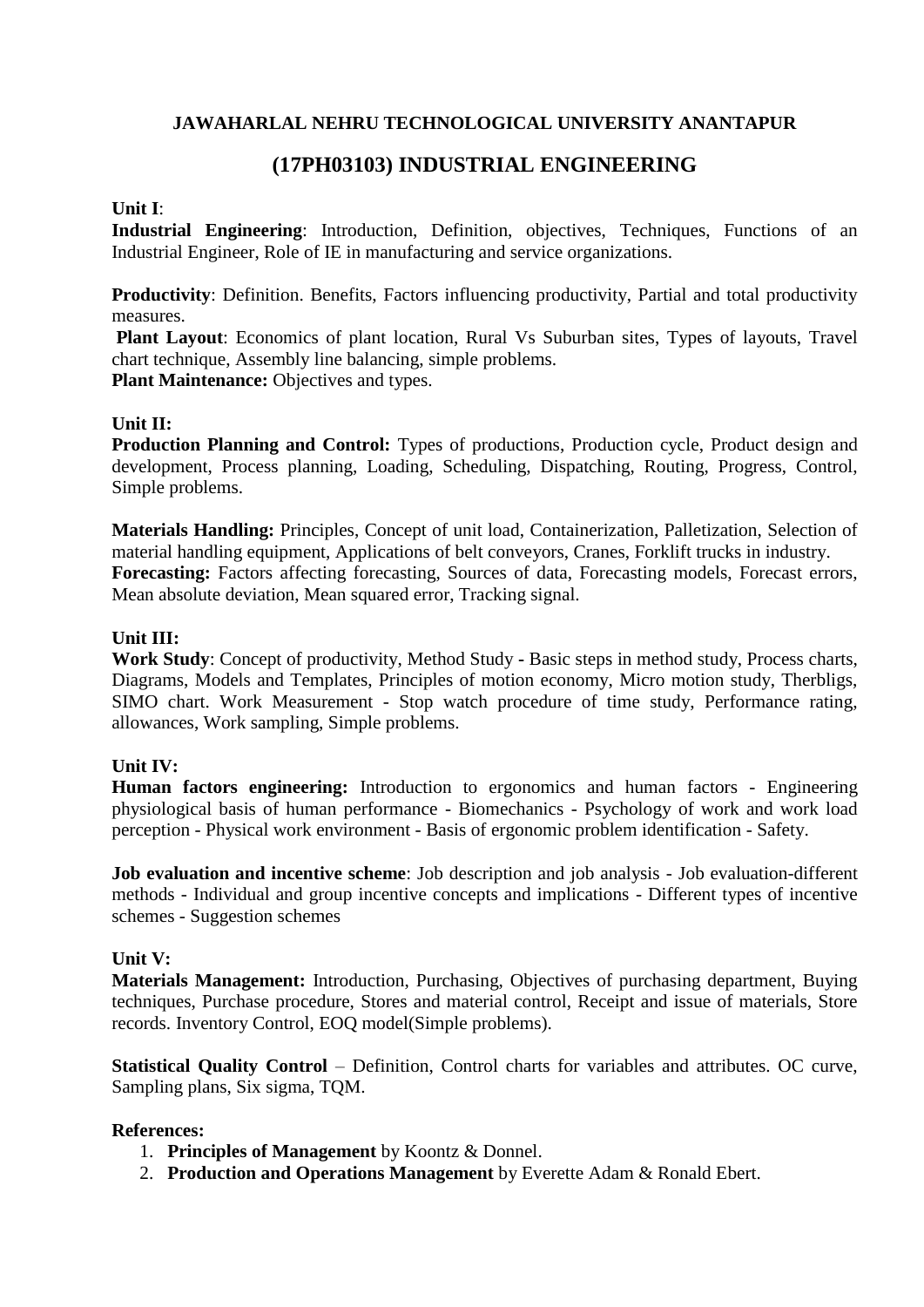- 3. **Operations Management** by John McClain & Joseph Thames.
- 4. **Operations Management Theory and practice** by B.Mahadevan, Pearson.
- 5. **Production and Operations Management** by R.Panneerselvam, PHI
- 6. **Industrial Engineering Management**, by Dr. O. P .Khanna

\*\*\*\*\*\*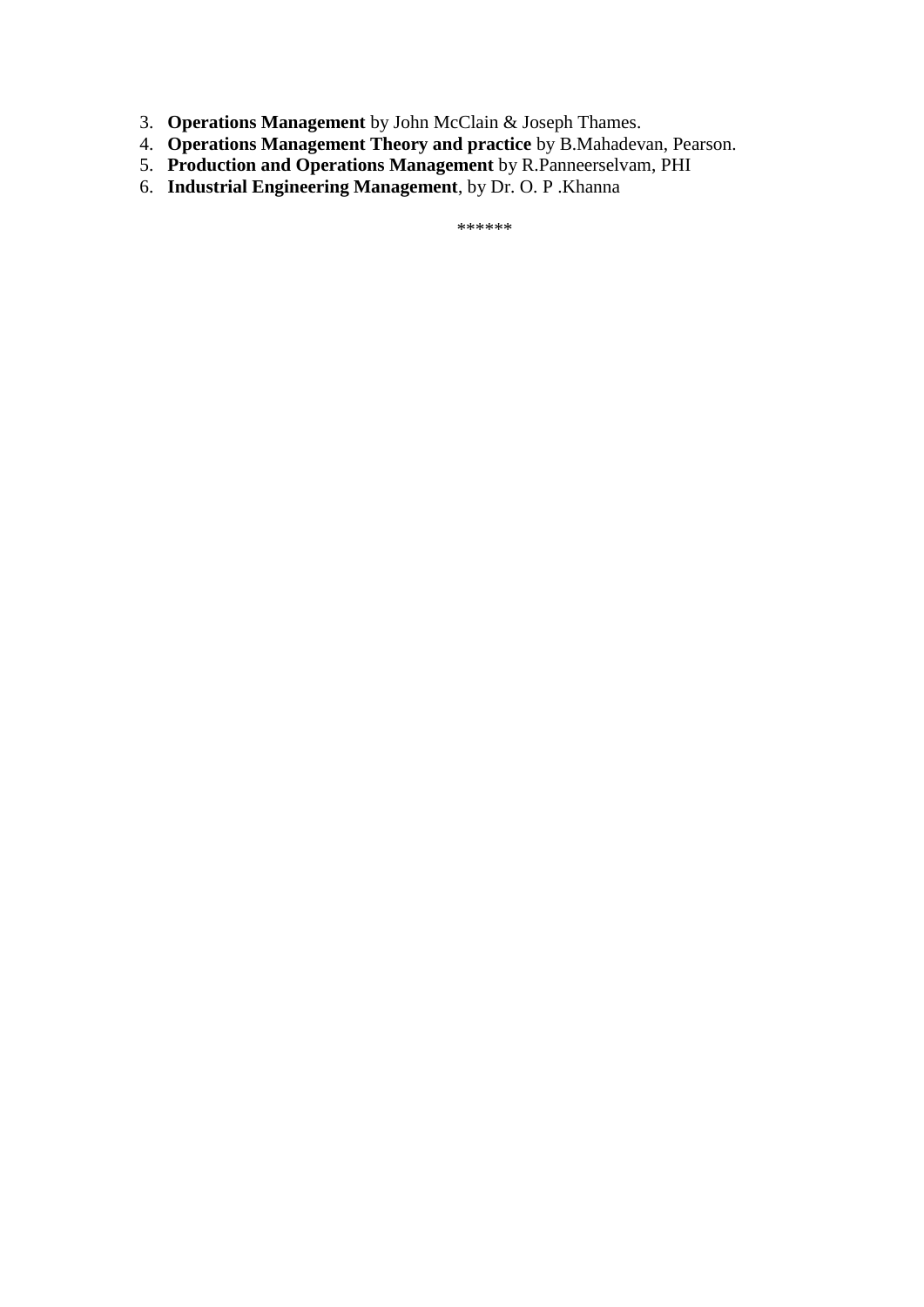#### **(17PH03104) ADVANCED PRODUCTION TECHNOLOGY**

**Unit 1:** Metal casting **:** Introduction- solidification of metals – fluid flow – fluidity of molten metal-Heat transfer- defects- design considerations- Economics of casting- foundry and foundry automation.

Metal casting processes: Sand casting shell moulding – expandable pattern casting - plaster mould and ceramic mould castings- investment casting – vacuum casting – permanent mould casting – slush casting – squeeze casting and semi solid metal forming.

Unit 2: Welding Processes: Oxy-fuel gas welding arc welding – thermit welding – electron beam welding – laser beam welding – weld quality – weld ability – testing – weld design and process selection.

Solid state welding processes: cold welding – ultrasonic welding – friction welding. Resistance welding – explosion welding – diffusion welding – super-plastic forming – adhesive joining – joining plastics thermal spraying.

**Unit 3:** Metal Cutting: Mechanics of chip formation – cutting forces – cutting power – tool life – selection of cutting tool materials and cutting fluids – machining and turning centres – machining – economics.

Advanced Machining Processes: Electro discharge machining – electro chemical grinding – electron beam machining – abrasive jet machining – nanofabrication – micromachining – rapid prototyping operations – applications.

**Unit 4:** Processing of Powders, Ceramics and Super conductors: Production, compaction, sintering of powders – design considerations – shaping of ceramics – forming and shaping of glass – processing of super conductors.

**Unit 5:** Processing of plastics and Composites: Processing methods for plastics, composites, tool making and die making for plastics, composites.

#### **References:**

- 1. **Manufacturing engineering and technology** by Serope Kalpajian, SR Schmid.
- 2. **Modern materials and manufacturing processes by** RG Bruce, WK Dalton.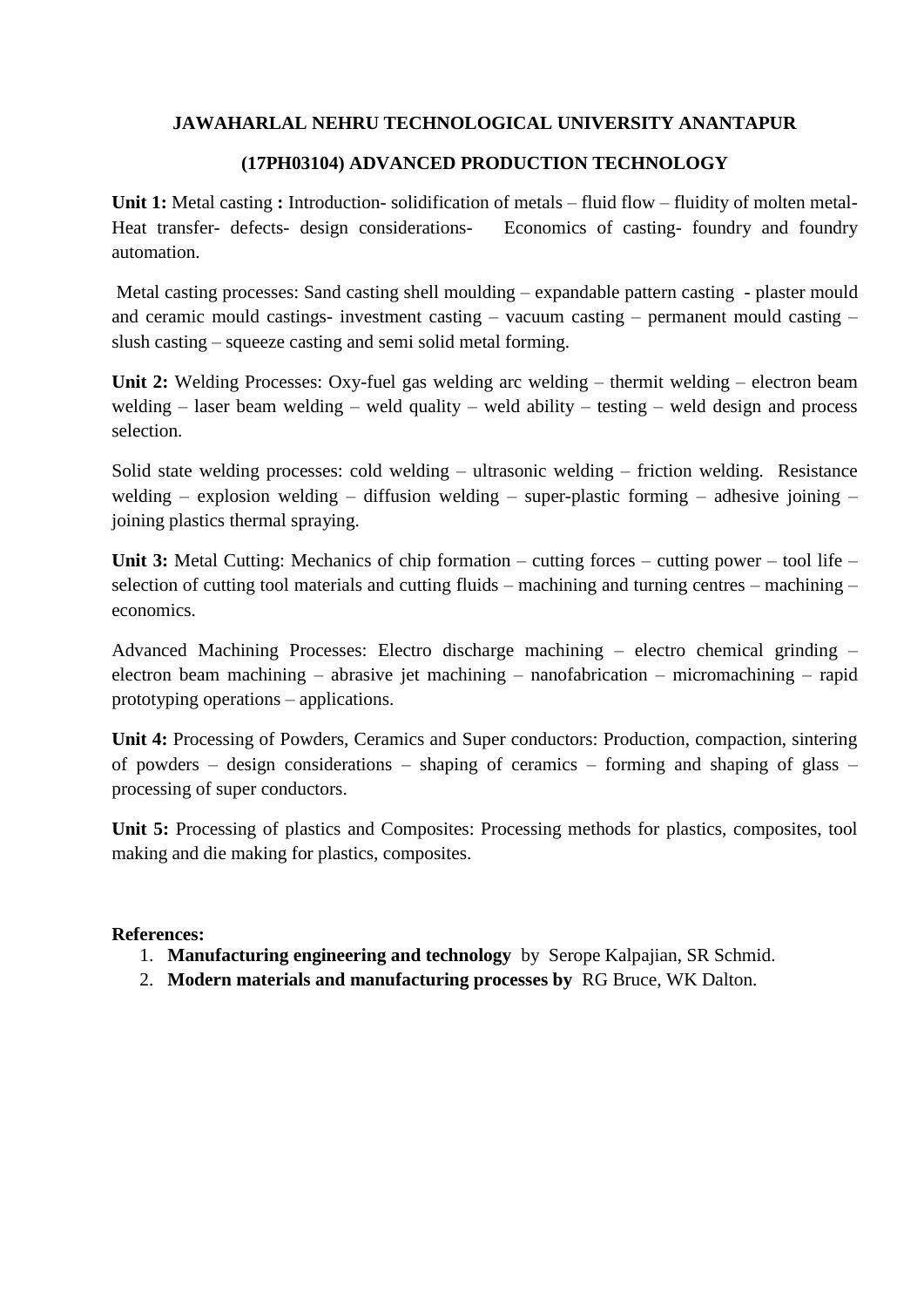#### **(17PH03105) MATERIAL TECHNOLOGY**

#### **Unit 1:**

Elasticity in metals and polymers, mechanism of plastic deformation, role of dislocations, yield stress, shear strength of perfect and real crystals, strengthening mechanism, work hardening, solid solution, grain boundary strengthening.

Poly phase mixture, precipitation, particle, fiber and dispersion strengthening, effect of temperature, strain and strain rate on plastic behavior, super plasticity, deformation of non crystalline material.

#### **Unit 2:**

Griffith's Theory, stress intensity factor and fracture Toughness, Toughening Mechanisms, Ductile and Brittle transition in steel, High Temperature Fracture, Creep, Larson Miller Parameter, Deformation and Fracture mechanism maps.

#### **Unit 3:**

Fatigue, Low and High cycle fatigue test, Crack Initiation and Propagation mechanism and Paris Law, Effect of surface and metallurgical parameters on Fatigue, Fracture of non metallic materials, fatigue analysis, Sources of failure, procedure of failure analysis.

#### **Unit 4:**

Motivation for selection, cost basis and service requirements, Selection for Mechanical Properties, Strength, Toughness, Fatigue and Creep.

Selection for Surface durability, Corrosion and Wear resistance, Relationship between Materials Selection and Processing, Case studies in Materials Selection with relevance to Aero, Auto, Marine, Machinery and Nuclear Applications.

#### **Unit 5:**

MODERN METALLIC MATERIALS : Dual Phase Steels, Micro alloyed, High Strength Low alloy (HSLA) Steel, Transformation induced plasticity ( TRIP) Steel, Maraging Steel, Intermetallics, Ni and Ti Aluminides, Smart Materials, Shape Memory alloys, Metallic Glass, Quasi Crystal and Nano Crystalline Materials.

NONMETALLIC MATERIALS : Polymeric materials and their molecular structures, Production Techniques for Fibers, Foams, Adhesives and Coatings, Structure, Properties and Applications of engineering Polymers, Advanced Structural Ceramics WC, TiC, TaC, Al2 O3 , SiC, Si3 N4 , CBN and Diamond : properties, Processing and applications.

#### **References:**

- 1. **Mechanical Behaviour of by** Thomas H. Courtney / 2nd Edition, McGraw Hill,2000.
- 2. **Mechanical Metallurgy by** George E. Dieter / McGraw Hill,1998.
- 3. **Selection and use of Engineering Materials** 3e/Charles J.A/ Butterworth Heiremann.

\*\*\*\*\*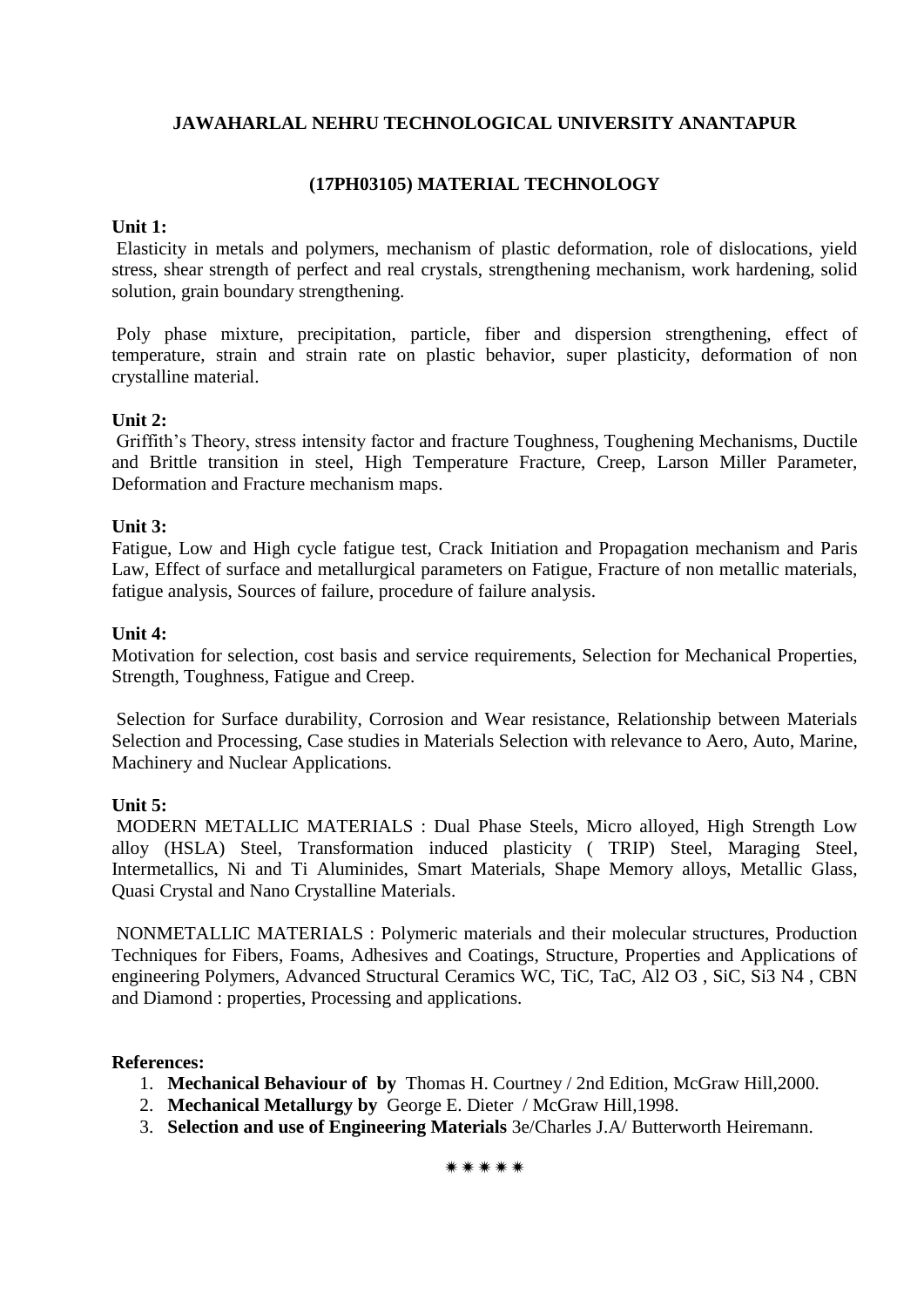# **(17PH03201) REFRIGERATION EQUIPMENT AND CRYOGENIC ENGINEERING**

#### **Unit 1:**

Compressors - types - equivalent shaft work - Volumetric efficiency - factors affecting total volumetric efficiency - compound compression with inters cooling - rotary compressors - surging screw compressors - lubricating oils.

# **Unit 2:**

Condensers - types -Water cooled Condensers-Air cooled, Evaporative types - Economic water rate - Economic water velocity - over all heat transfer co-efficient - design - temperature distribution and heat flow in a condenser - pressure drop - fouling factor - LMTD correction factor (no problems).

# **Unit 3:**

Cooling towers and spray ponds - classification - performance of cooling towers - analysis of counter flow cooling towers - enthalpy - temperature diagram of air and water - cooling ponds types - cross flow cooling towers - procedure for calibration of outlet conditions.

Evaporators - types - Flooded and dry Evaporators, natural and forced convection type - shell and tube - shell and coil, plate type - secondary Evaporators - temperature distribution and heat flow in evaporator - pressure drop - fouling correction factor (no problems).

# **Unit 4:**

Expansion devices - Capillary tube, thermostatic expansion valve - float valves, externally equalized valves - automatic expansion valves - solenoid control valve - location of piping and pump design consideration.(no problems)

Performance of complete Vapour compression system-Performance of condensing unit-compressor -Evaporator-balancing of load in two stage compression.(no problems)

# **Unit 5:**

Liquification of air - Lindae system-Analysis-Dual pressure cycle analysis-Liquefaction of Hydrogen and Helium-problems. Application of Lower temperature-Effects on the properties of metals-strength-Thermal properties-super conductivity-super fluidity.

Cooling by adiabatic de-magnetization - Gas separation and cryogenic systems-separation of gases- Rectifying columns-Air separating- single and double columns Air separation plant. Storage and handling of cryogenic liquids - Dewars and other types of containers.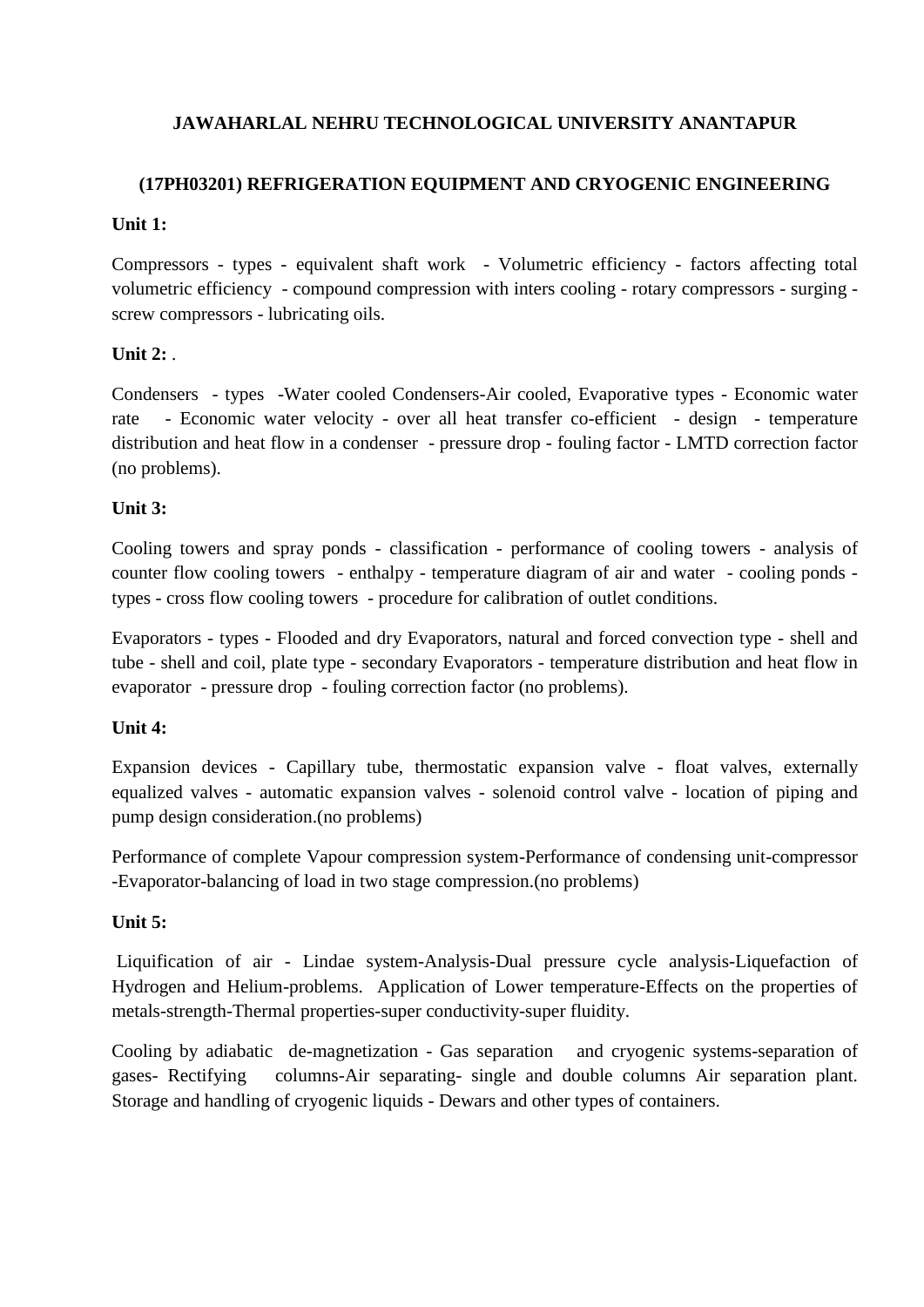#### **References:**

- 1. **Refrigeration and Air Conditioning'** by Stoecker TMGH– International Edition,1982
- 2. **Refrigeration and Air Conditioning'** by Domkundwar Dhanpat Rai & Co., 2000
- 3. **Refrigeration and Air Conditioning'** by C.P.Arora TMGH 2000
- 4. **Cryogenics** by Barron. Oxford University Press 1980.
- 5. **Cryogenic Engineering** by Timmerhaus, Springer (Oct 2006)
- 6. **Cryogenic Engineering** by Huston: McGraw Hill
- 7. **Refrigeration and Air-conditioning** by S.Domkundwar.

\*\*\*\*\*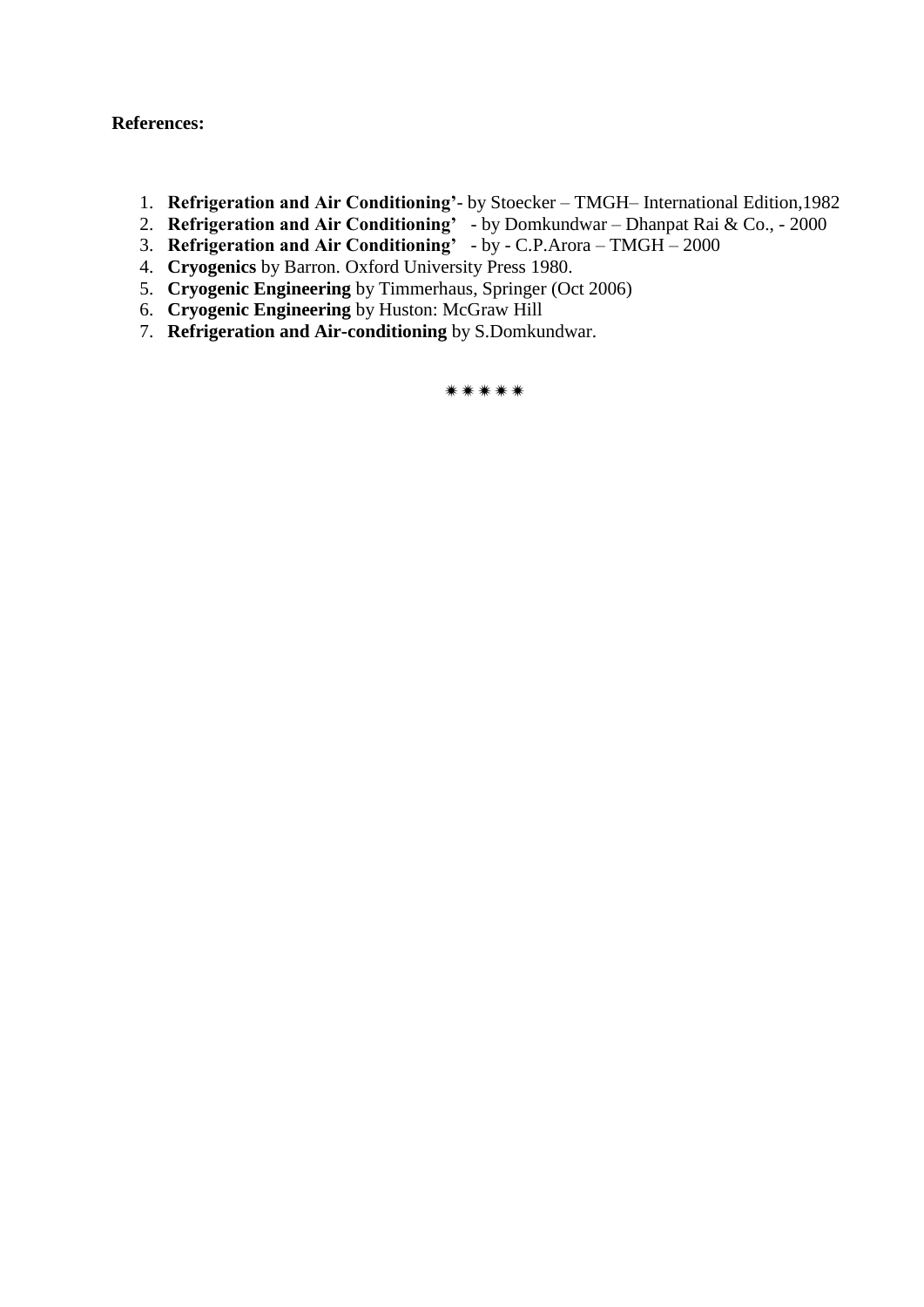# **(17PH03202) HEAT AND MASS TRANSFER**

# **Unit 1:**

Unsteady state heat transfer process by conduction, governing equations and boundary conditions - Two dimensional steady state conduction, semi-infinite and finite flat plate; temperature field in infinite and finite cylinders- Numerical methods, relaxation method and finite difference methods in heat conduction - simple problems.

# **Unit 2:**

Heating and cooling of bodies with negligible internal resistance, sudden changes in the surface temperature of infinite plates, cylinders and semi-infinite bodies-simple problems- Forced convection in laminar flow - exact and approximate solutions of boundary layer, energy equation for plane isothermal plate in longitudinal flow - problems.

# **Unit 3:**

Boiling and condensation: analysis of film condensation on a vertical surface - pool boiling and forced convection boiling inside tubes – problems

# **Unit 4:**

 Radiation network for an absorbing and transmitting medium, radiation exchange with specular surfaces, radiation exchange with transmissivity and reflecting absorbing medium. Formulation for numerical solution. Solar radiation: Radiation properties of environment, effect of radiation on temperature measurement, the radiation heat transfer coefficient, problems.

# **Unit 5:**

Steady state diffusion in dilute solutions in stationary media, transient diffusion in dilute solutions in stationary media, one dimensional non dilute diffusion in gases with one component stationary - Connective mass transfer - governing equations-forced diffusion from flat plate- Dimension less correlation's for mass transfer. Simultaneous heat and mass transfer - analogy between heat, mass and momentum transfer.

# **References:**

**Heat transfer** by J.P. Holman, International student edition

1. **Fundamentals of heat and mass transfer** by R.C. Sachdev New age international publishers.

\*\*\*\*\*\*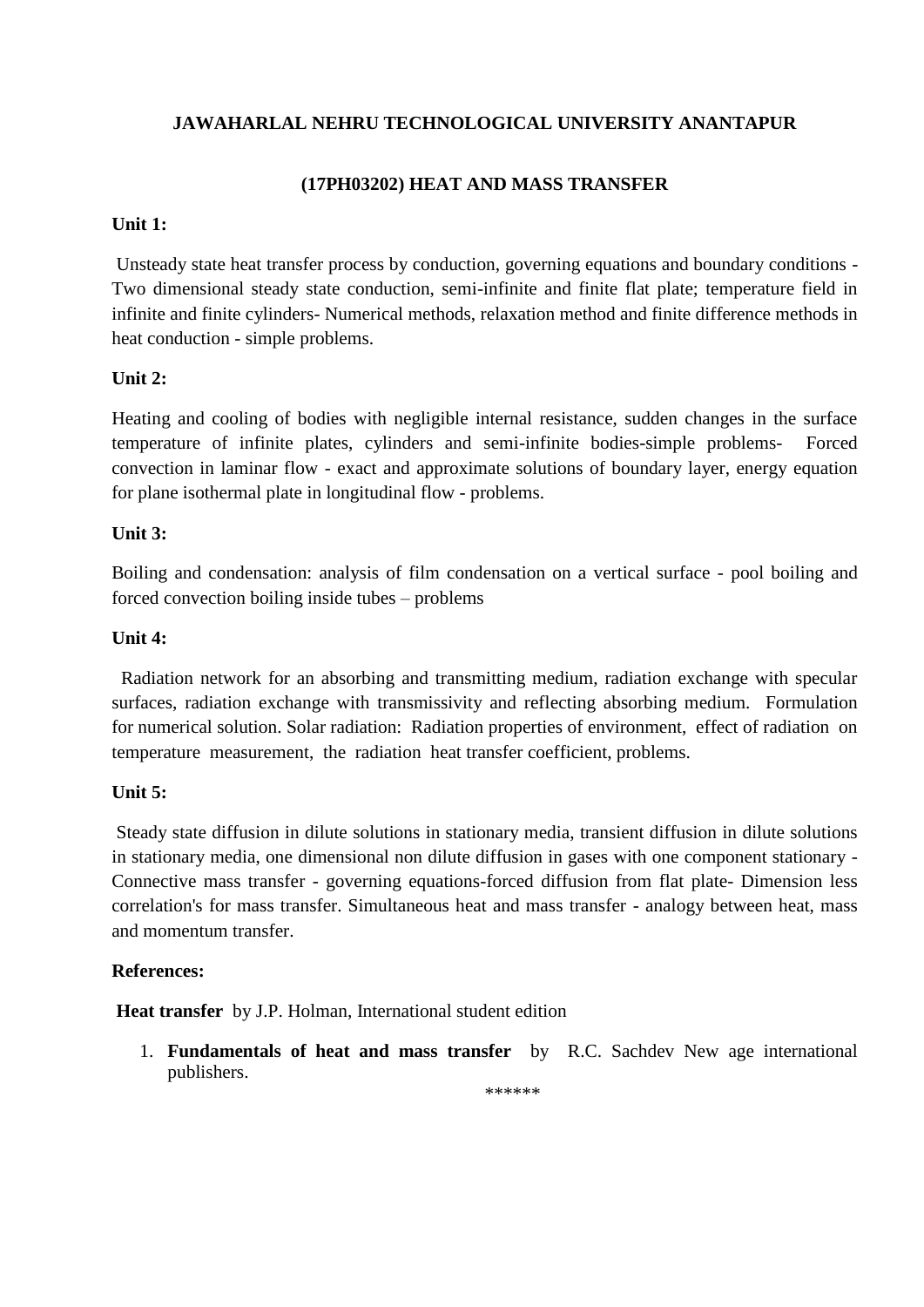# **(17PH03203) I.C. ENGINES AND ALTERNATIVE FUELS**

**Unit 1:** Introduction: Historical Review –Broad classification of fuels - Engine Types – Design and operating Parameters-Cycle Analysis: Thermo-chemistry of Fuel – Air mixtures, properties – Ideal Models of Engine cycles – Real Engine cycles difference and Factors responsible for – Computer Modeling and simulation of combustion process.

**Unit 2:** Gas Exchange Processes: Volumetric Efficiency – Flow through ports – Supercharging and Turbo charging. Exhaust gas recirculation system and their designing- Charge Motion: Mean velocity and Turbulent characteristics – Swirl, Squish – Pre-chamber Engine flows. Fuel supply systems for SI and CI engines to use gaseous fuels like LPG, CNG, and Hydrogen.

**Unit 3:** Engine Combustion: Combustion and Speed – Cyclic Variations – Ignition – Abnormal combustion Fuel factors-Combustion in CI engines: Essential Features – Types of Cylinders. Pr. Data – Fuel Spray Behavior – Ignition Delay – Mixing Formation and control:

**Unit 4:** Pollutant Formation and Control: Nature and extent of problems – Nitrogen Oxides, Carbon monoxide, Un-burnt Hydrocarbon and particulate emission – Measurement – Exhaust Gas Treatment. Catalytic converter, 2 way type & 3 way type.

**Unit 5:** Modern Trends in IC Engines: Computer Simulation and Optimized Design -Lean Burning and Adiabatic concepts - Rotary Engines. Modification in IC Engines to suite Bio-Fuels

#### **References:**

- 1. **I.C. Engines Fundamentals**/Heywood/Mc Graw Hill
- 2. **I.C. Engines** /Ferguson/John Wiley(WE & Exclusive)
- 3. **I.C. Engines** / Maleev
- 4. **IC Engines** / V Ganesan
- 5. **I.C. Engine in theory and Practice Vol. I and II** / Taylor
- 6. **I.C. Engines** / Obert / Int.Text Book Co.
- 7. **Combustion Engine Processes** / Lichty
- 8. **Scavenging of two stroke Cycle Engines** / Switzer

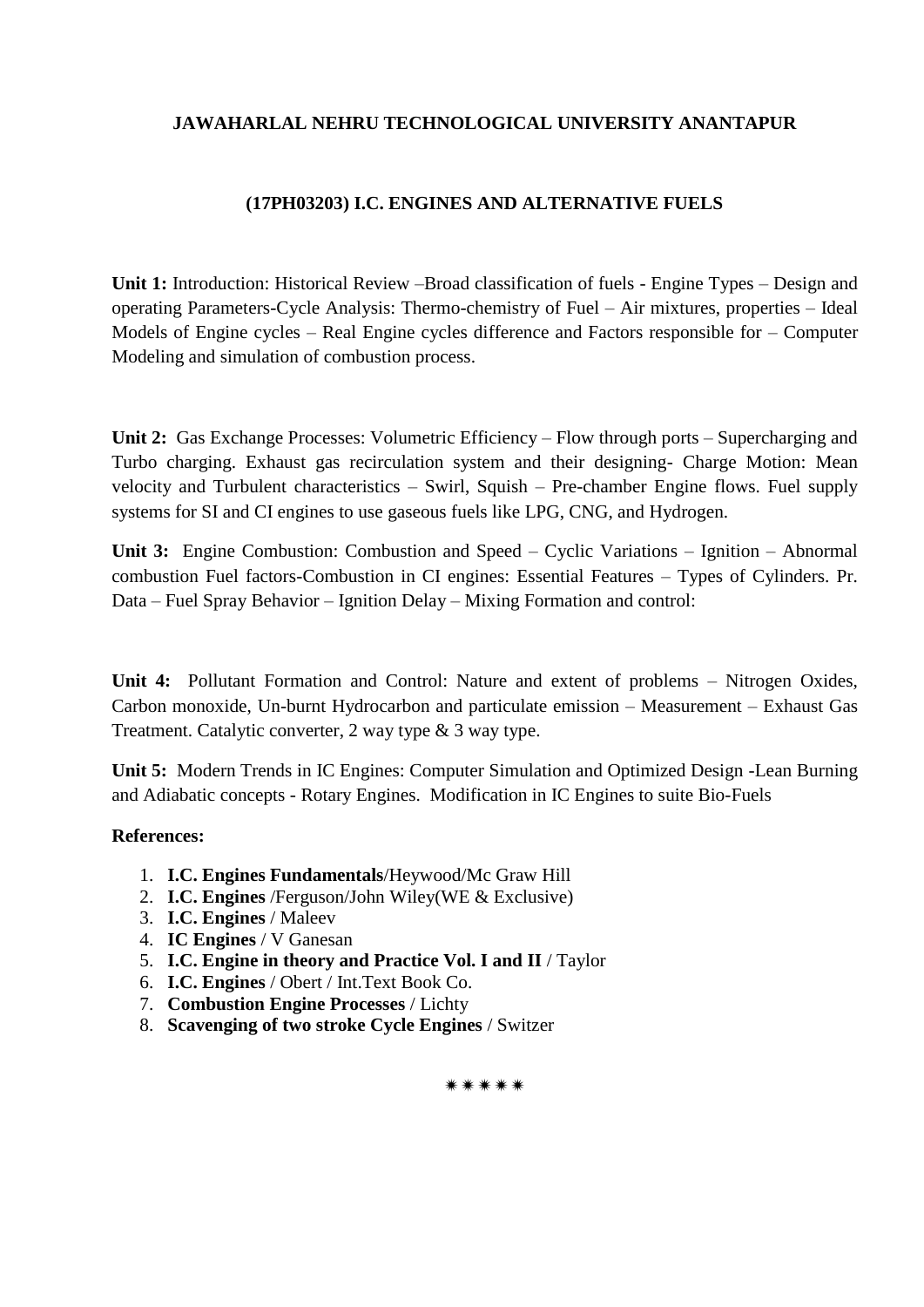# **(17PH03204) CAD THEORY AND PRACTICE**

# **Unit 1:**

CAD TOOLS: Definition of CAD Tools, Types of system, CAD/CAM system evaluation criteria, brief treatment of input and output devices. Graphics standard, functional areas of CAD, Modeling and viewing, software documentation, efficient use of CAD software.

# **Unit 2:**

GEOMETRICMODELLING: Types of mathematical representation of curves, wire frame models wire frame entities parametric representation of synthetic curves her mite cubic splines Bezier curves B-splines rational curves

**Unit 3:** SURFACE MODELING: Mathematical representation surfaces, Surface model, Surface entities surface representation, Parametric representation of surfaces, plane surface, rule surface, surface of revolution, Tabulated Cylinder.

# **Unit 4:**

PARAMETRIC REPRESENTATION OF SYNTHETIC SURFACES: Hermite Bi-cubic surface, Bezier surface, B- Spline surface, COONs surface, Blending surface , Sculptured surface, Surface manipulation–Displaying, Segmentation, Trimming, Intersection,Transformations(both 2D & 3D).

GEOMETRICMODELLING-3D: Solid modeling, Solid Representation, Boundary Representation (B-rep), Constructive Solid Geometry (CSG).

**Unit 5:** CAD/CAM data Exchange:

Evaluation of data – exchange format, IGES data representations and structure, STEP Architecture, implementation, ACIS & DXF.

Mechanical tolerances, Mass property calculations, Finite Element Modeling and Analysis and Mechanical Assembly.

 COLLABORATIVE ENGINEERING: Collaborative Design, Principles, Approaches, Tools, Design Systems.

# **TEXT BOOKS:**

1. CAD/CAM Theory and Practice / Ibrhim Zeid / Mc Graw Hill international.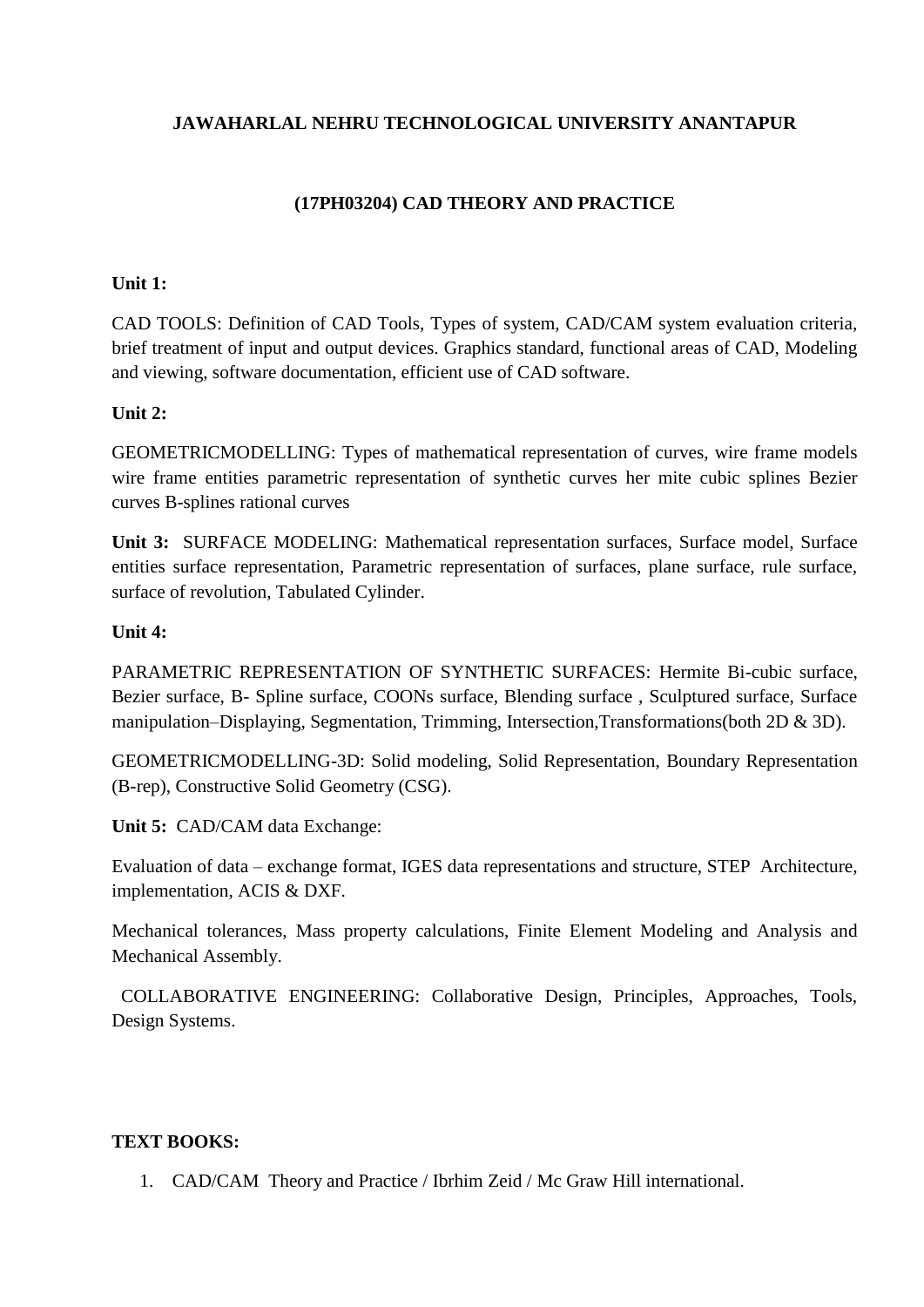#### **References:**

**Mastering CAD/CAM** / Ibrhim Zeid / Mc Graw Hill international.

- 1. **CAD/CAM** / P.N.Rao / TMH.
- 2. **CAD CAM: Principles, Practice and Manufacturing Management** / Chris Mc Mohan, Jimmie Browne / Pearson edu. (LPE)
- 3. **Concurrent Engineering Fundamentals: Integrated Product Development/** Prasad / Prentice Hall, 1996.
- 4. **Successful Implementation of Concurrent Product and Process** / Sammy G Sinha / Wiley, John and Sons Inc., 1998.

\*\*\*\*\*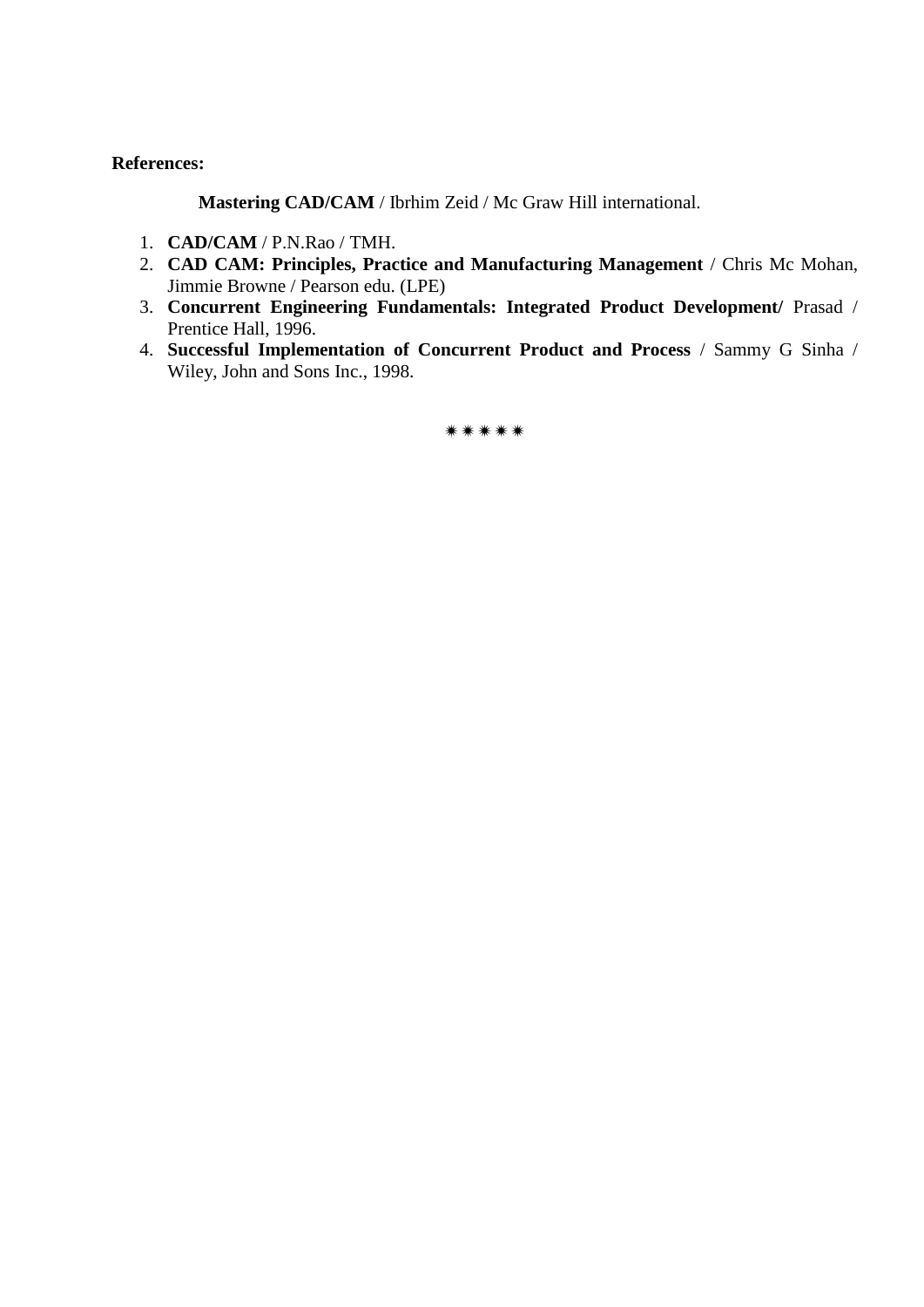# **(17PH03205) MECHANICAL VIBRATIONS AND CONDITION MONITORING**

**Unit 1:** Single degree freedom systems -Introduction - Single degree freedom systems - free and forced vibrations - Damping classification and damped systems. Two degree freedom systems - Free, forced damped and undamped motions - Use of influence coefficients, Matrix methods and Lagrange's equations - Phenomenon of beat - Dynamic absorbers – Applications.

**Unit 2:** Transient (Shock) vibrations as applied to single and two degree freedom systems - Use of mathematics and graphical techniques in the analysis (superposition integral, Laplace transformations, phase plane techniques).

**Unit 3:** Multi degree freedom systems - Free and forced motions in longitudinal, torsional and lateral modes - damped and undamped, critical speeds of rotors. Continuous systems - free and forced vibrations of string, bars and beams - Principle of Orthogonality Classical and energy methods by Rayleigh, Ritz and Gelerkin.

**Unit 4:** Numerical methods in Vibration Analysis - Introduction-Reduction of Vibration at the source Control of vibration-by structural design-Material selection- Localized additions Artificial Damping- Resilient isolation, Vibration isolation, Vibration absorbers Condition monitoring methods- Introduction, the design of Information system, Selecting methods of monitoring, Machine condition monitoring and diagnosis.

**Unit 5:** Vibration Measurements and analysis - Transducers and mounting methods, Data acquisition using instrumentation recorders/data loggers, Time domain signal analysis, Orbit analysis, Filters, Frequency domain analysis (Narrow band FFT analysis), Nyquist criteria, sampling, aliasing, windowing and averaging. Fault Diagnosis, Interpreting vibration measurements for common machine faults, Imbalance, Misalignment, Bearing and Gearing faults, Faults in Induction motors, Resonances, Some case studies.

#### **References:**

- 1. **Mechanical Vibrations** by A.H. Church.
- 2. **Mechanical Vibrations Practice with Basic Theory** by V. Ramamurthi, Narosa Publishing House.
- 3. **Mechanical Vibrations** by Den Hartog.
- 4. **Mechanical Vibrations** by Singiresu S. Rao, Addison Wesley Publishing Co., 1995.
- 5. **Mechanical Vibrations** by J.O. Den Hartog, Mc Graw Hill, New York, 1985.
- 6. **Vibration Condition Monitoring of Machines** by Rao J.S., CRS Press, 2000.
- 7. **Hand Book of Condition Monitoring** by Science Elsevier, Elsevier Science, 1996.
- 8. **Mechanical fault diagnosis and condition monitoring by** RA Collacott (1977).
- 9. **The Vibration Monitoring Handbook** (Coxmoor's Machine & Systems Condition Monitoring) (1998).

\*\*\*\*\*\*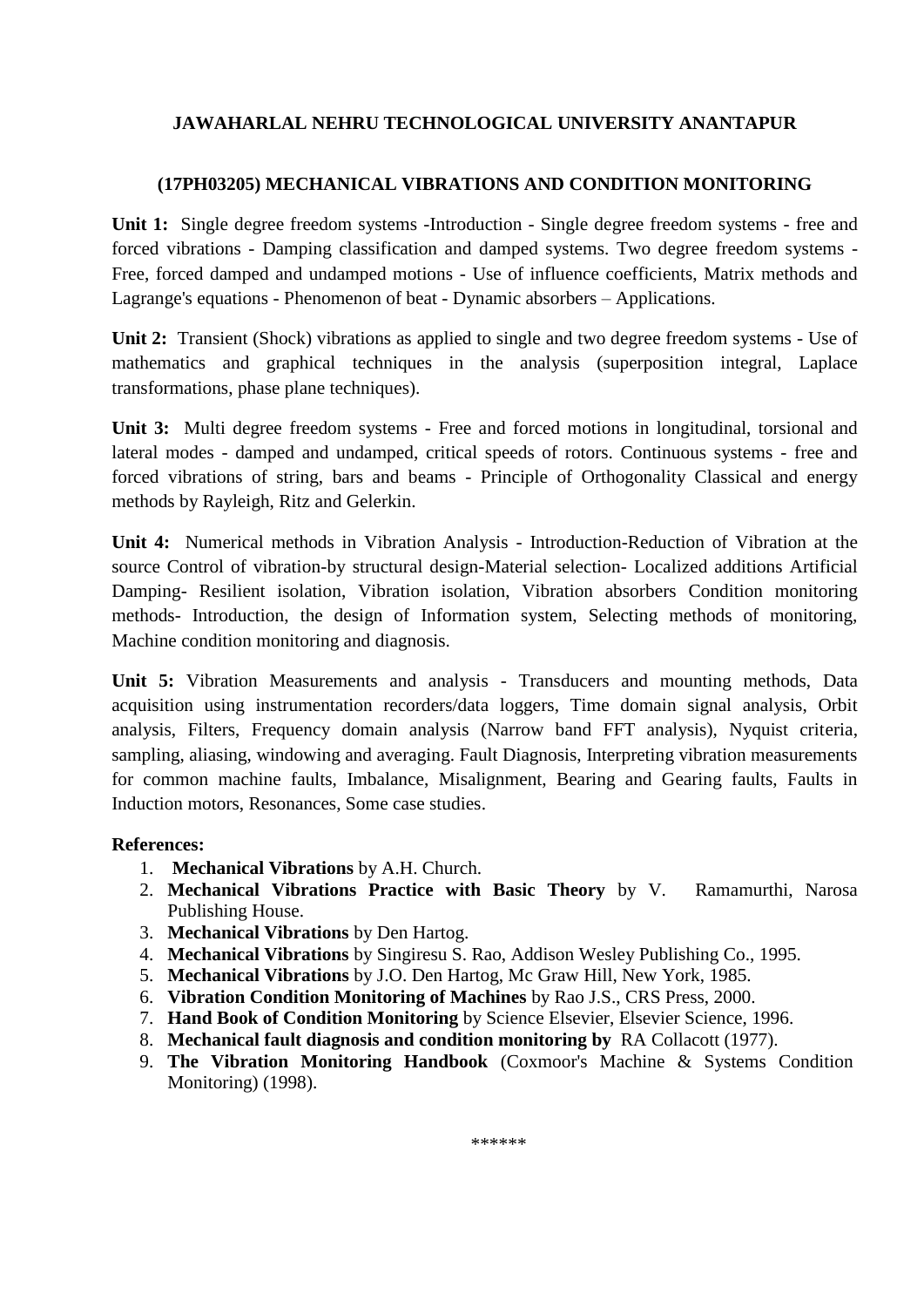# **(17PH03206) DESIGN FOR MANUFACTURE**

**Unit 1:** Introduction :Design philosophy – steps in Design process – General Design rules for manufacturability – basic principles of designing for economical production – creativity in design. Materials: Selection of Materials for design – Developments in Material technology – criteria for material selection – Material selection interrelationship with process selection – process selection charts.

# **Unit 2:**

Machining Process: Overview of various machining processes – general design rules for machining - Dimensional tolerance and surface roughness – Design for machining, Ease – Redesigning of components for machining ease with suitable examples. General design recommendations for machined parts.

# **Unit 3:**

Metal Casting: Appraisal of various casting processes, selection of casting process, - general design considerations for casting – casting tolerances – use of solidification simulation in casting design – product design rules for sand casting.

Metal Joining: Appraisal of various welding processes, Factors in design of weldments – general design guidelines – pre and post treatment of welds – effects of thermal stresses in weld joints – design of brazed joints.

# **Unit 4:**

Forging – Design factors for Forging – Closed die forging design – parting lines of dies – drop forging die design – general design recommendations –

Extrusion & Sheet Metal Work: Design guidelines for extruded sections - design principles for Punching, Blanking, Bending, Deep Drawing – Keeler Goodman Forming Line Diagram – Component Design for Blanking. Extrusion & Sheet Metal Work: Design guidelines for extruded sections - design principles for Punching, Blanking, Bending, Deep Drawing – Keeler Goodman Forming Line Diagram – Component Design for Blanking.

# **Unit 5:**

Plastics: Viscoelastic and creep behavior in plastics – Design guidelines for Plastic components – Design considerations for Injection Moulding – Design guidelines for machining and joining of plastics.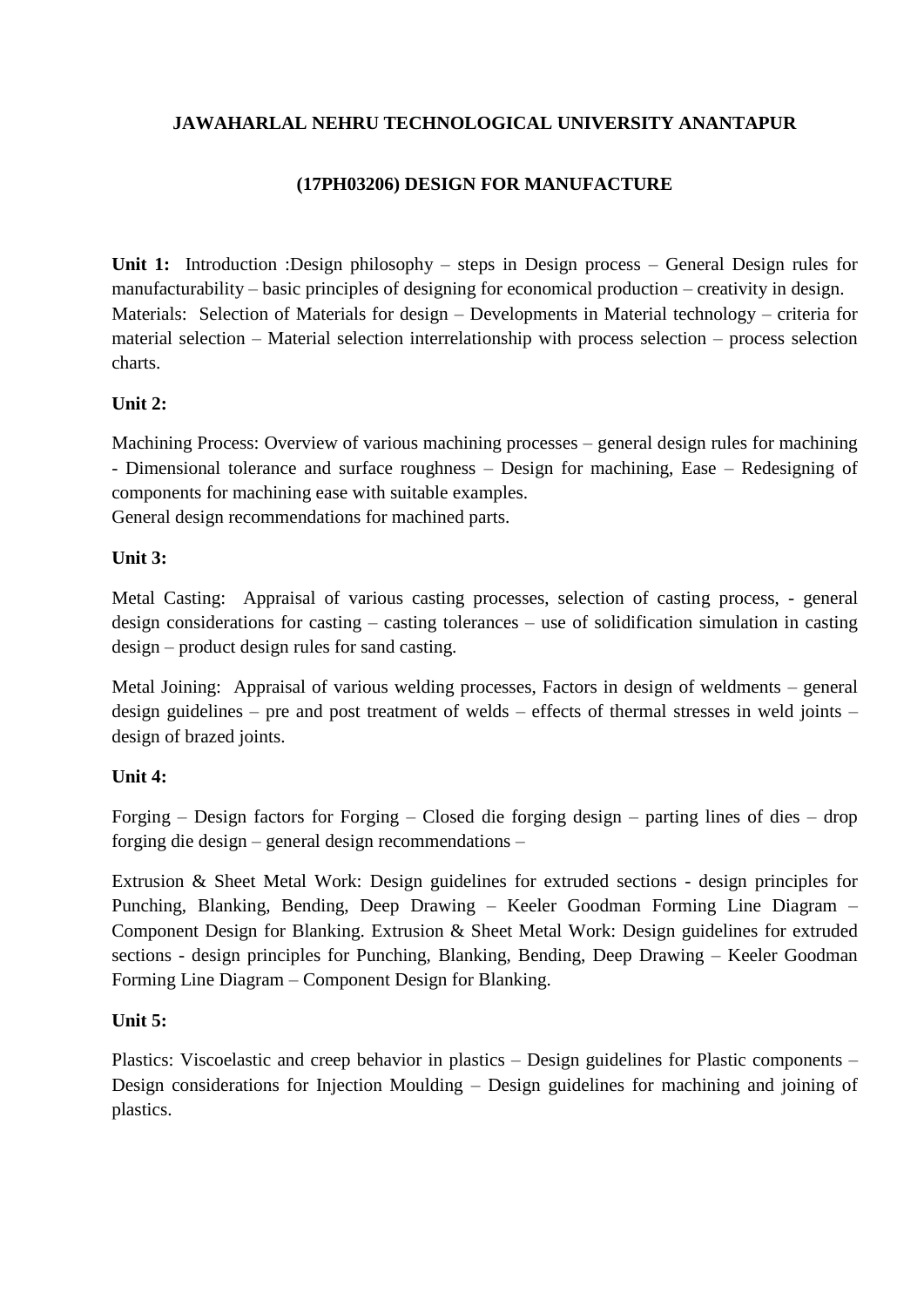# **References:**

- 1. **Design for Manufacture** / John Cobert / Adisson Wesley, 1995.
- 2. **ASM Handbook**, Vol.20.
- 3. **Engineering Design- A Material and Processing Approach** / George E. Deiter / McGraw Hill Intl.,  $2<sup>nd</sup>$  Edition, 2000.
- 4. **Product design and Manufacturing** / A.K Chitale and R.C Gupta / Prentice Hall of India, New Delhi, 2003.
- 5. **Design and Manufacturing** / Surender Kumar & Goutham Sutradhar / Oxford & IBH Publishing Co. Pvt .Ltd., New Delhi, 1998.

\*\*\*\*\*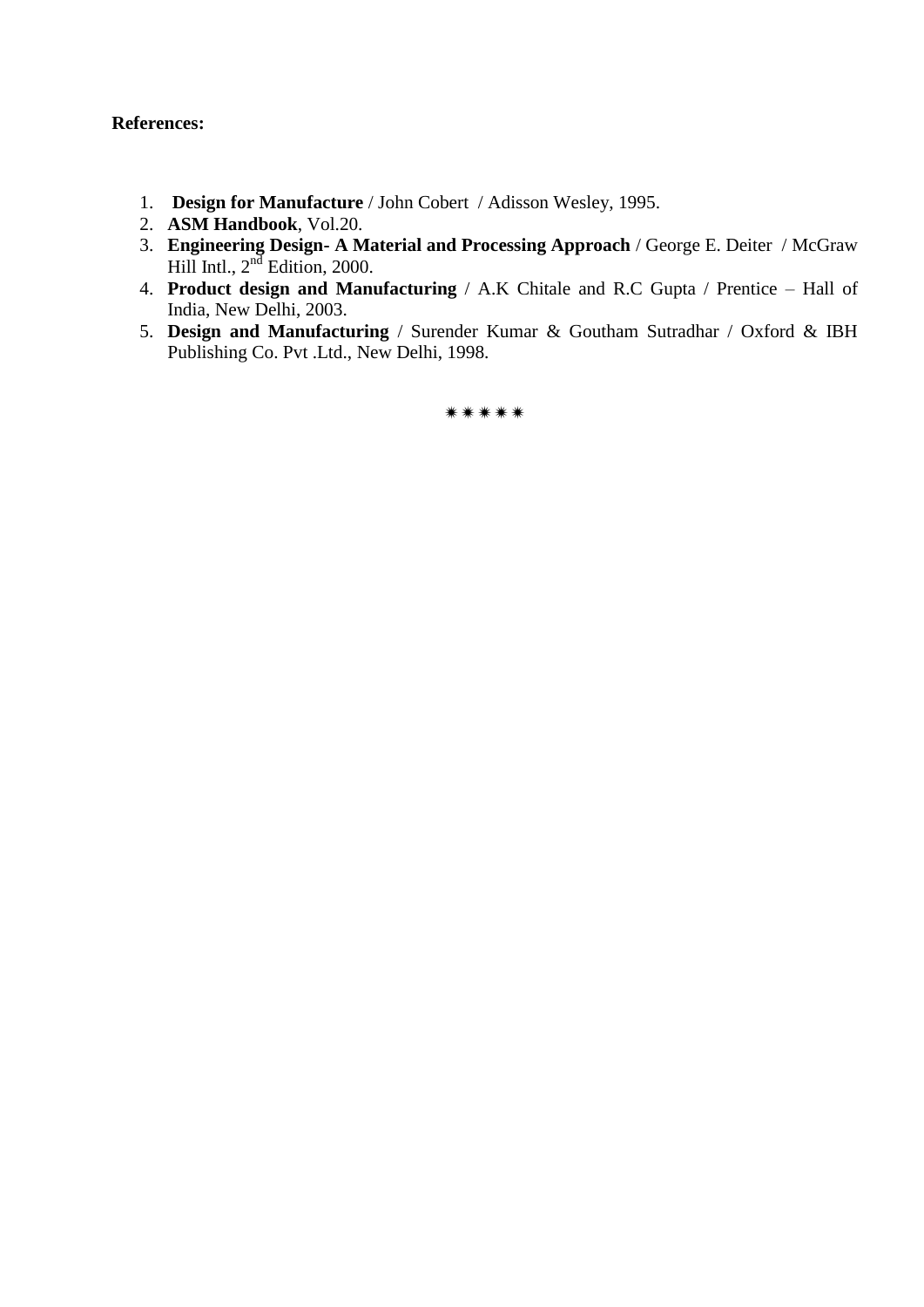# **(17PH03207) SPECIAL MANUFACTURING PROCESSES**

#### **Unit 1:**

Surface treatment: Scope, Cleaners, Methods of cleaning, Surface coating types, and ceramic and organic methods of coating, economics of coating. Electro forming, Chemical vapour deposition, thermal spraying, Ion implantation, diffusion coating, Diamond coating and cladding.

#### **Unit 2:**

Non-Traditional Machining: Introduction, need ,AJM, Parametric Analysis, Process capabilities, USM -Mechanics of cutting, models, Parametric Analysis, WJM -principle, equipment, process characteristics, performance.

# **Unit 3:**

EDM - principles, equipment, generators, analysis of R-C circuits, MRR, Surface finish, WEDM.

LBM - working , equipment , PAM - working , system ,performance

EBM - working , equipment , process parameters

ECM - principle, equipment, mechanical properties, MRR, parameter analysis

# **Unit 4:**

Processing of ceramics : Applications, characteristics, classification .Processing of particulate ceramics, Powder preparations, consolidation, Drying , sintering, Hot compaction, Area of application , finishing of ceramics.

Processing of Composites: Composite Layers, Particulate and fiber reinforced composites, Elastomers, Reinforced plastics, MMC, CMC, Polymer matrix composites.

#### **Unit 5:**

Fabrication of Microelectronic devices: Crystal growth and wafer preparation, Film Deposition oxidation, lithography, bonding and packaging, reliability and yield, Printed Circuit boards, computer aided design in micro electronics, surface mount technology, Integrated circuit economics.properties of nano-materials, introduction to micromachining, High Speed Machining and rapid prototyping process.

#### **References:**

1. **Manufacturing Engineering and Technology** / Kalpakijian / Adisson Wesley.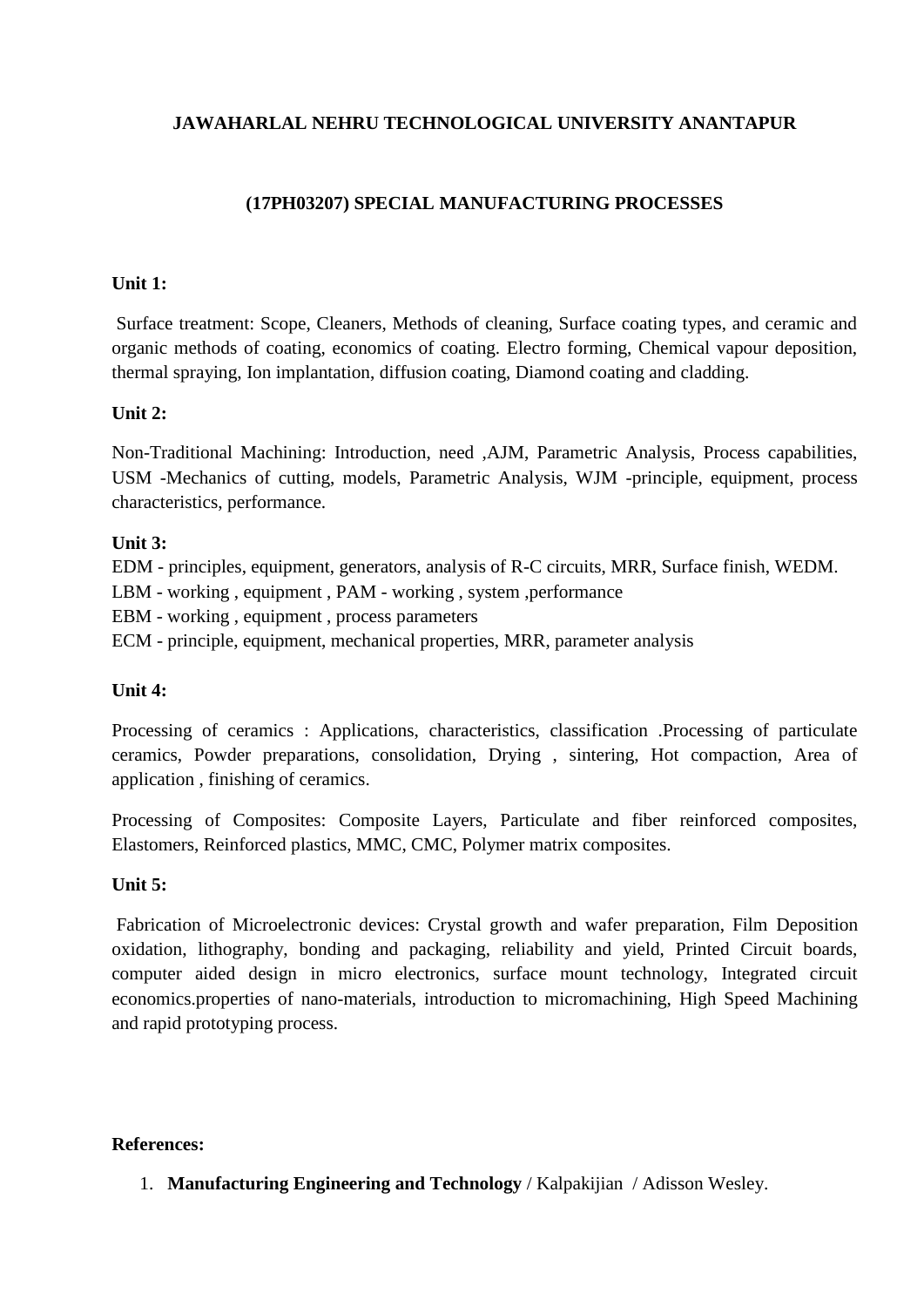- 2. **Process and Materials of Manufacturing** / R. A. Lindburg / PHI
- 3. **Microelectronic packaging handbook** / Rao. R. Thummala and Eugene, J. Rymaszewski / Van Nostrand Renihold,
- 4. **MEMS & Micro Systems Design and manufacture** / Tai Run Hsu / TMGH
- 5. **Advanced Machining Processes** / V.K.Jain / Allied Publications.
- 6. **Introduction to Manufacturing Processes** / John A Schey / Mc Graw Hill

\*\*\*\*\*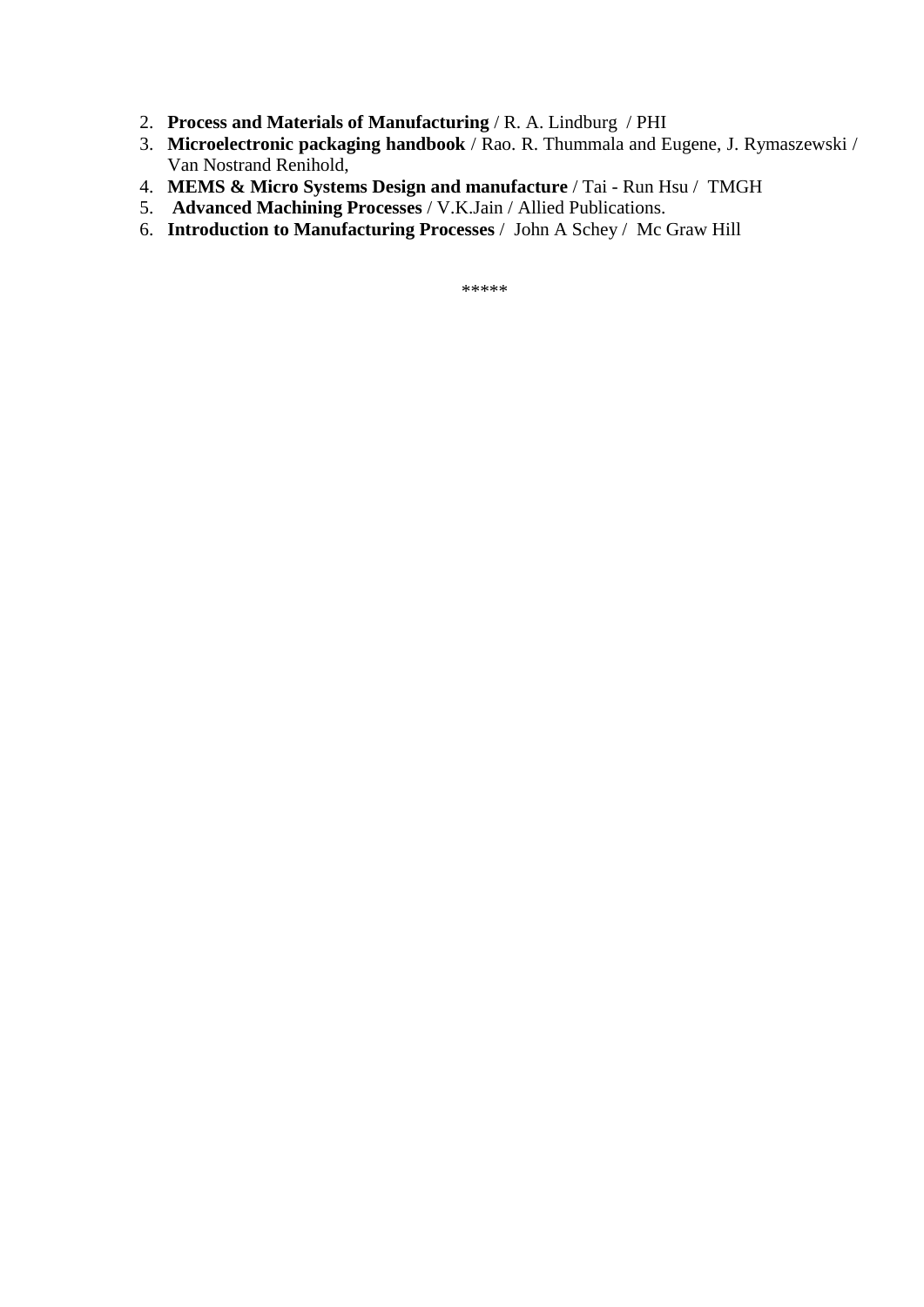# **(17PH03208) INDUSTRIAL ROBOTICS**

#### **Unit 1:**

 Introduction: Robot anatomy, robot configuration, work volume, characteristics, dynamic performance, precision of movement.

End effectors: Grippers-types, operation, mechanism, force analysis, tools as end effectors, consideration in gripper selection and design.

#### **Unit 2:**

Motion analysis: Manipulator kinematics, Position representation, Homogeneous transformation, DH notation, Forward kinematics, Simple problems applied to different configurations up to 6 dof. Inverse kinematics, simple problems applied to different configurations up to 6 dof.

#### **Unit 3:**

Differential kinematics: Diffrerential transformations of 2 dof and 3dof manipulators, Jacobians, Problems

Robot dynamics, D' Alembers method, Newton Euler method and Lagrange Euler method, Simple problems.

SENSORS: Desirable features, Internal and external sensors, Feedback components, tactile, proximity and range sensors, uses sensors in robotics.

# **Unit 4:**

MACHINE VISION: Functions, Sensing and Digitizing-imaging, Devices, Lighting techniques, Analog to digital single conversion, Image storage, Image processing and Analysis-image data reduction, Segmentation feature extraction. Object recognition, training the vision system, Robotics application.

ROBOT PROGRAMMING: Lead through programming, Robot programming as a path in space, Motion interpolation, WAIT, SINGNAL AND DELAY commands, Branching capabilities and Limitations.

ROBOT LANGUAGES: Textual robot languages, Generation, Robot language structures, Elements in function. Programming of various functions in PTP and CP system of robots with suitable examples.

**Unit 5:** Trajectory planning: theory and problems relating to trajectory path planning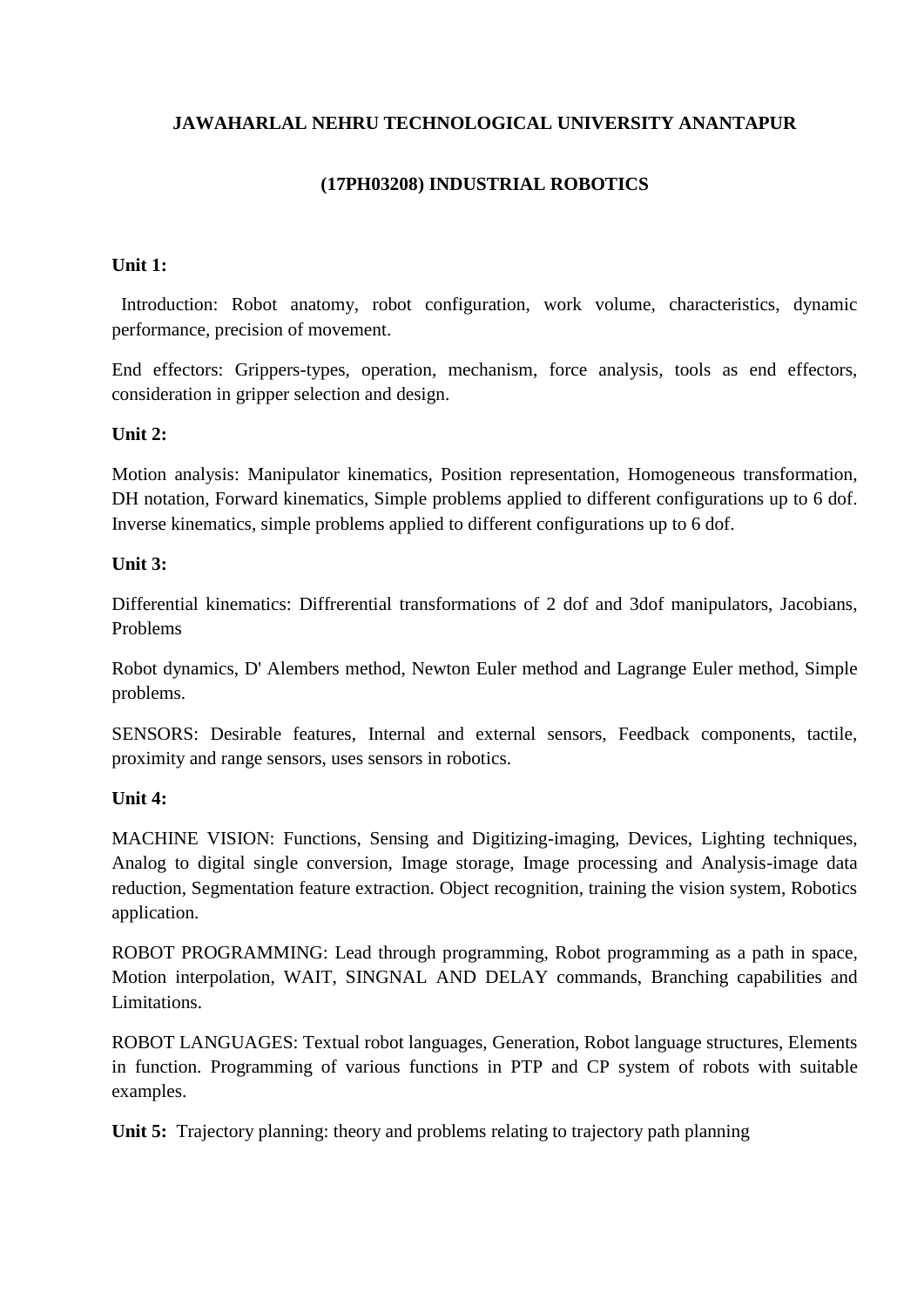ROBOT CELL DESGIN AND CONTROL: Robot cell layouts-Robot centered cell, In-line robot cell, Considerations in work design, Work and control, Inter locks, Error detection, Work cell controller.

 ROBOT APPLICATIONS: Material transfer, Machine loading/unloading. Processing operation, Assembly and Inspection, Feature Application.

#### **References:**

- 1. **Industrial robotics** / Mikell P.Groover / McGraw Hill.
- 2. **Robotics: control**, sensing,vision,intellegence / K.S.Fu, R.U. Gonjalez, C.S.G. Lee / McGraw Hill.
- 3. **Robotics for engineers**, Yoram Koren, McGraw Hill
- 4. **Industrial Robotics**/ Ganesh S. Hegde/ University Science press

\*\*\*\*\*\*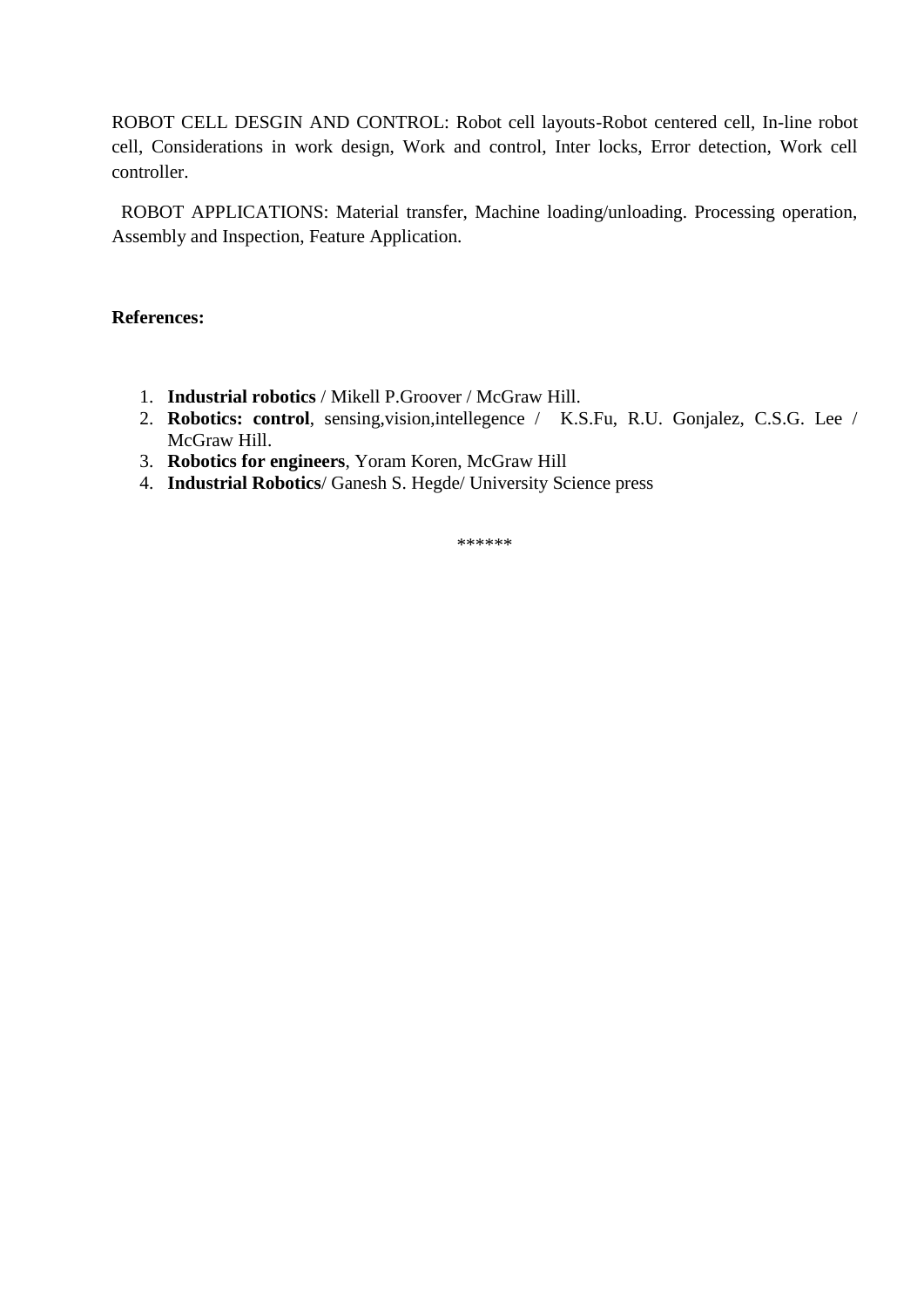# **(17PH03209) SIMULATION MODELLING AND ANALYSIS OF MANUFACTURING SYSTEMS**

**Unit 1:** Introduction: History of Manufacturing Systems, Input-Output Model, plant configuration, performance measures, computer controlled machines, material handling systems, plant layout, flexible Manufacturing systems (FMS), Computer Control Systems.

Models: Model Automated Manufacturing systems, Role of performance modeling, Nature of Models, Basic approach to modeling, types of models, analytical Vs simulation models-Need for the both.

**Unit 2:** Simulation Modeling: The nature of simulation, systems models and simulation discrete event simulation, principles of valid simulation modeling, verification of simulation computer programs, general perspectives on validation, A three-step approach for developing valid and credible simulation models, Random number generators.

**Unit 3:** Markov Chain Models: Review of basic probability and statistics, Estimation of means and variances, momoryless random variables, geometric and exponential random variables stochatic process in Manufacturing, Discrete time Markov chain models, continuous time Markov chain models, Semi Markov process in manufacturing.

**Unit 4:** Queuing Models: Queues, the M/M/1 Queue, the M/M/m Queue, batch arrival queuing systems, Queues with general distributions, Queues with breakdowns, Queuing networks, Open and closed queuing networks, Queuing networks with blocking, Performability analysis.

Pertrinet Models: Classical petrinets, Stochastic petrinets, Generalized stochastic petrinets (GSPN), GSPN Modeling of typical manufacturing systems.

**Unit 5:** Simulation of Manufacturing Systems: Objectives of simulation in manufacturing, simulation software for manufacturing applications, Modeling system randomness, sources of Randomness, Machine downtimes, examples.

Simulation languages – comparison of simulation languages with general purpose languages – Simulation languages vs. Simulators – software features – statistical capabilities – G P S S – SIMAN- SIMSCRIPT –Simulation of M/M/1 queue – comparison of simulation languages.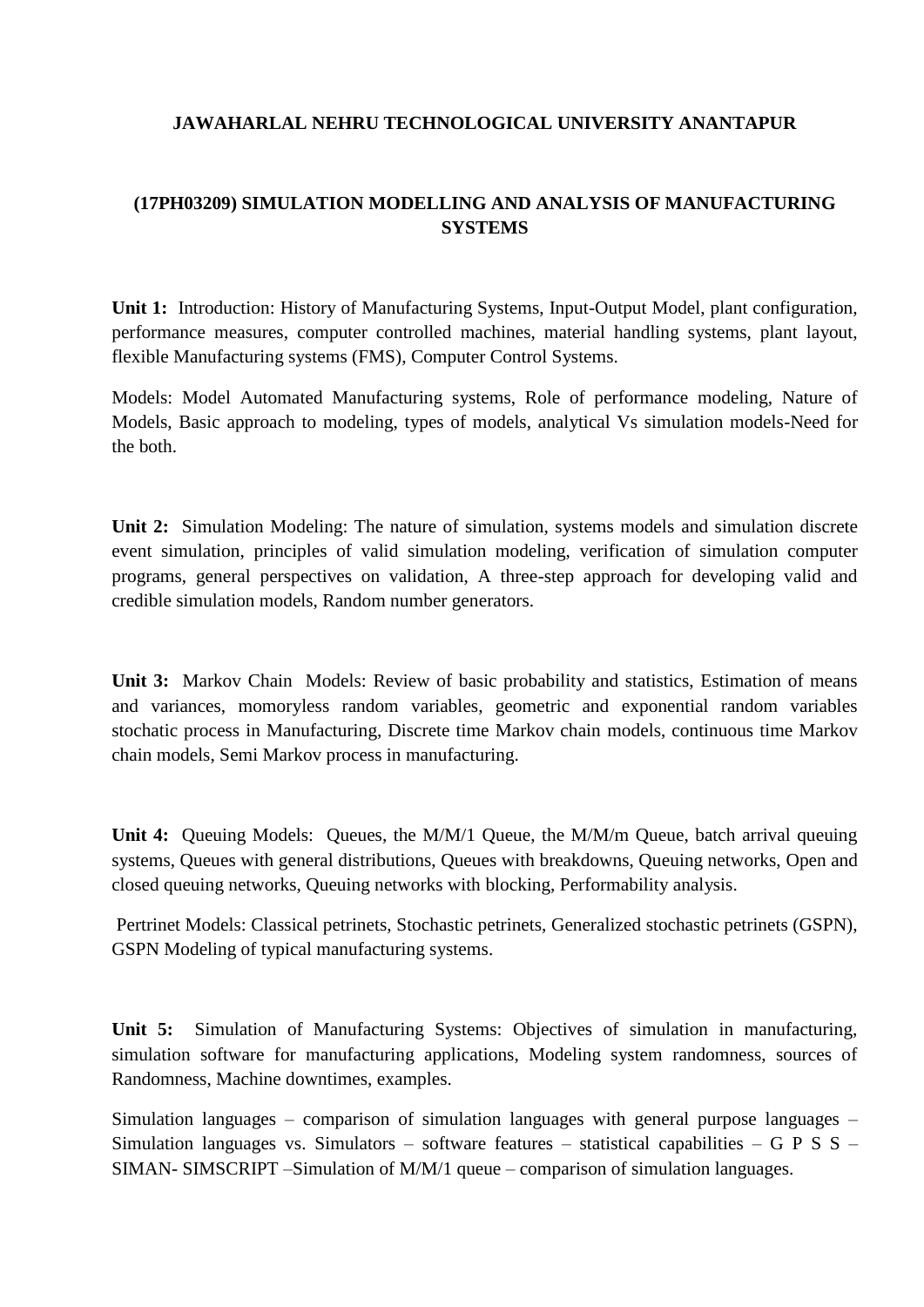#### **References:**

- 1. **"Performance Modeling of Automated manufacturing systems" by** N. Viswanadham and Y. Narahari, PHI, 1994.
- 2. **"Stochastic Models of Manufacturing Systems"** John A. Buzacott, J. George and Shanthi Kumar, Prentice Hall Englewood Cliffs, USA, 1993.
- 3. **"Simulation Modeling and Analysis" by** Averill M. Law and W. David Kelton,McGraw Hill International Editions, 1997.
- 4. **"Discrte - Event System Simulation"** Jerry Banks, John S. Carson, Barry L. Nelson and David M. Nicol,Pearson Education International Series in Industrial and Systems Engineering, 2001.

\*\*\*\*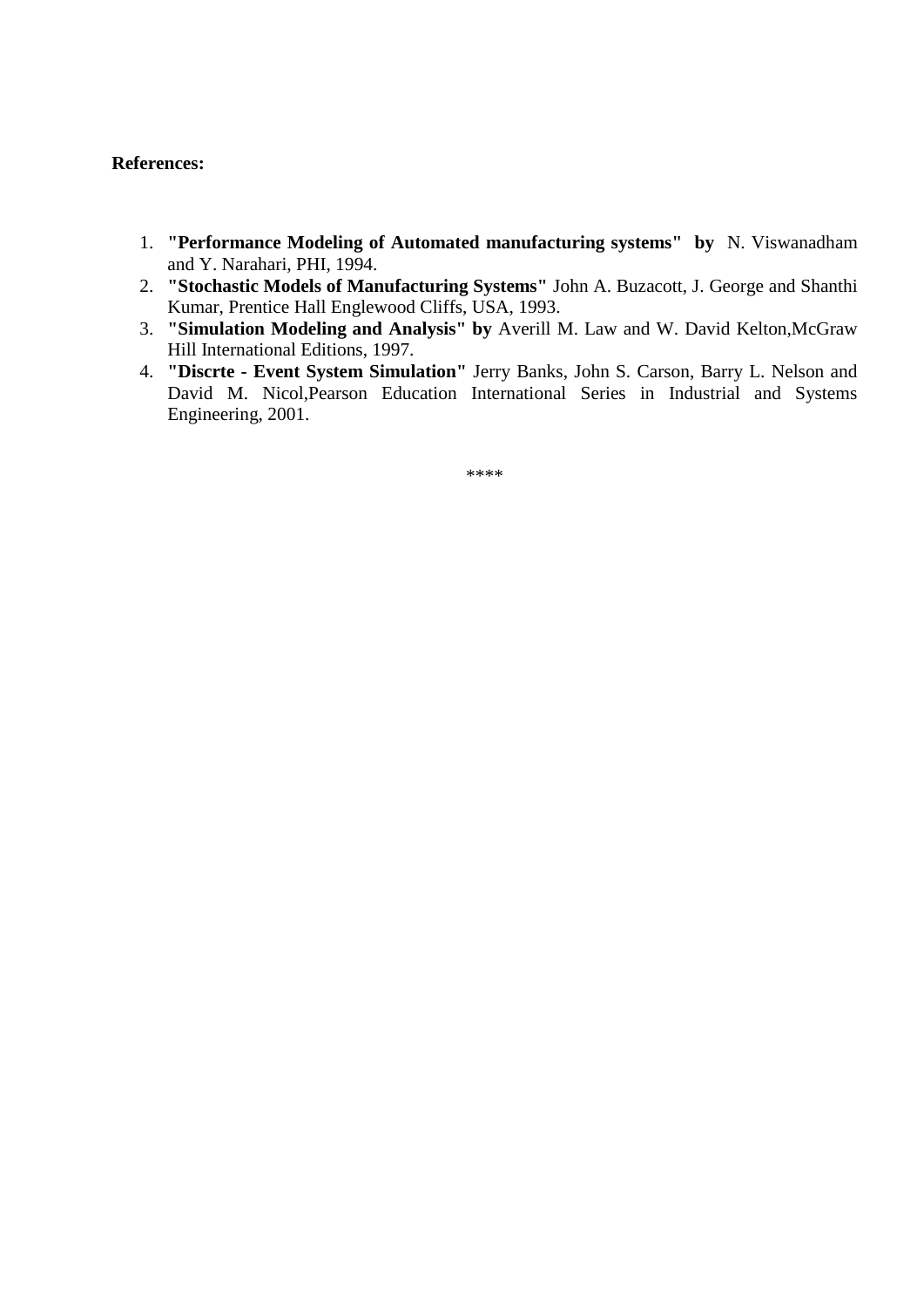# **(17PH03210) ADVANCED OPTIMIZATION TECHNIQUES**

**Unit 1:** Classical optimization techniques: Single variable optimization with and without constraints, multi – variable optimization without constraints, multi – variable optimization with constraints – Solution by method of constrained variation, method of Lagrange multipliers, Kuhn-Tucker conditions.

**Unit 2:** Numerical methods for optimization: Direct search methods – Random search methods, Nelder Mead's Simplex search method, Hooke and Jeeves' method, Powell's method.

Indirect search methods: Gradient of a function, Steepest descent method, Newton's method, Davidon-Fletcher-Powell method, types of penalty methods for handling constraints. **Unit 3:**

Geometric programming (G.P): Solution of an unconstrained geometric programming, differential calculus method and arithmetic method. Primal dual relationship and sufficiency conditions. Solution of a constrained geometric programming problem (G.P.P), Complementary Geometric Programming (C.G.P)

Dynamic programming(D.P): Multistage decision processes. Concepts of sub optimization and Principal of optimality, computational procedure in dynamic programming calculus method and tabular methods. Linear programming as a case of D.P. and continuous D.P.

# **Unit 4:**

Integer programming(I.P): Graphical representation. Gomory's cutting plane method. Bala's algorithm for zero-one programming problem. Branch-and-bound method, Sequential linear discrete Programming, Generalized penalty function method.

Stochastic Programming (S.P.): Basic Concepts of Probability Theory, Stochastic Linear programming.

# **Unit 5:**

Non-traditional optimization techniques: Multi-objective optimization - Lexicographic method, Goal programming method, Genetic algorithms, Simulated annealing, Neural Networks based Optimization.

# **References:**

1. **Engineering Optimization** – S.S.Rao,New Age Publishers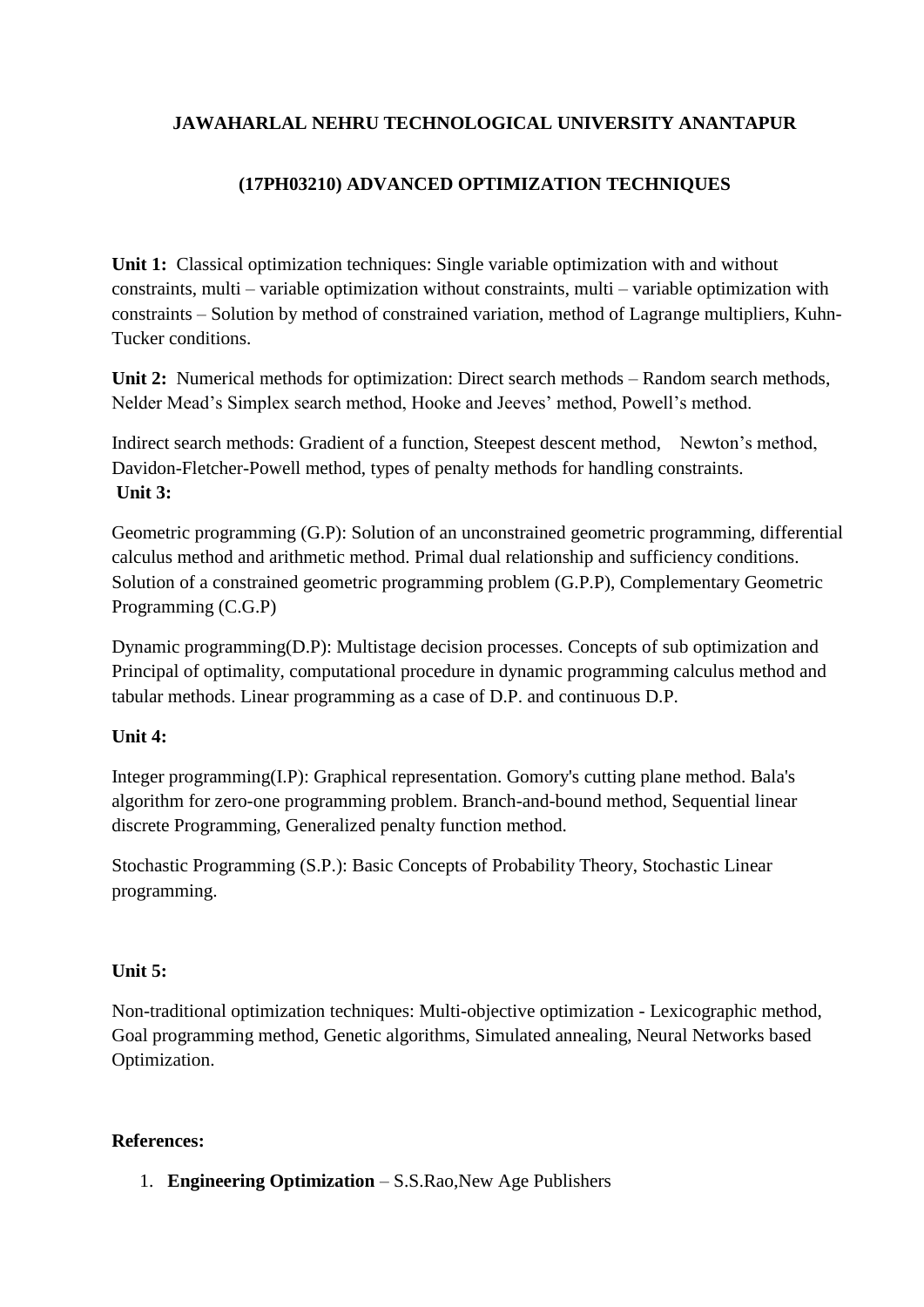- 2. **Optimization for Engineering Design** Kalyanmoy Deb, PHI Publishers
- 3. **Optimal design** Jasbir Arora, Mc Graw Hill (International) Publishers
- 4. **Genetic algorithms in Search, Optimization, and Machine learning** D.E.Goldberg, Addison-Wesley Publishers
- 5. **Multi objective Genetic algorithms** Kalyanmoy Deb, PHI Publishers
- 6. **Operations Research- Principles and Practice** by Ravindran, Phillips and Solberg, John Wiely
- 7. **Introduction to Operations Research by Hiller and Lieberman**, Mc Graw Hill
- 8. **The Essence of Total Quality Management** by John Bank, PHI, 1993.
- 9. **Beyond Total Quality Management** by Greg Bounds, Lyle Yorks et al, McGraw Hill, 1994.
- 10. **The Asian Productivity Organization** by Takashi Osada, 1991.
- 11. **KAIZEN** by Masaki Imami, McGraw Hill, 1986.

\*\*\*\*\*\*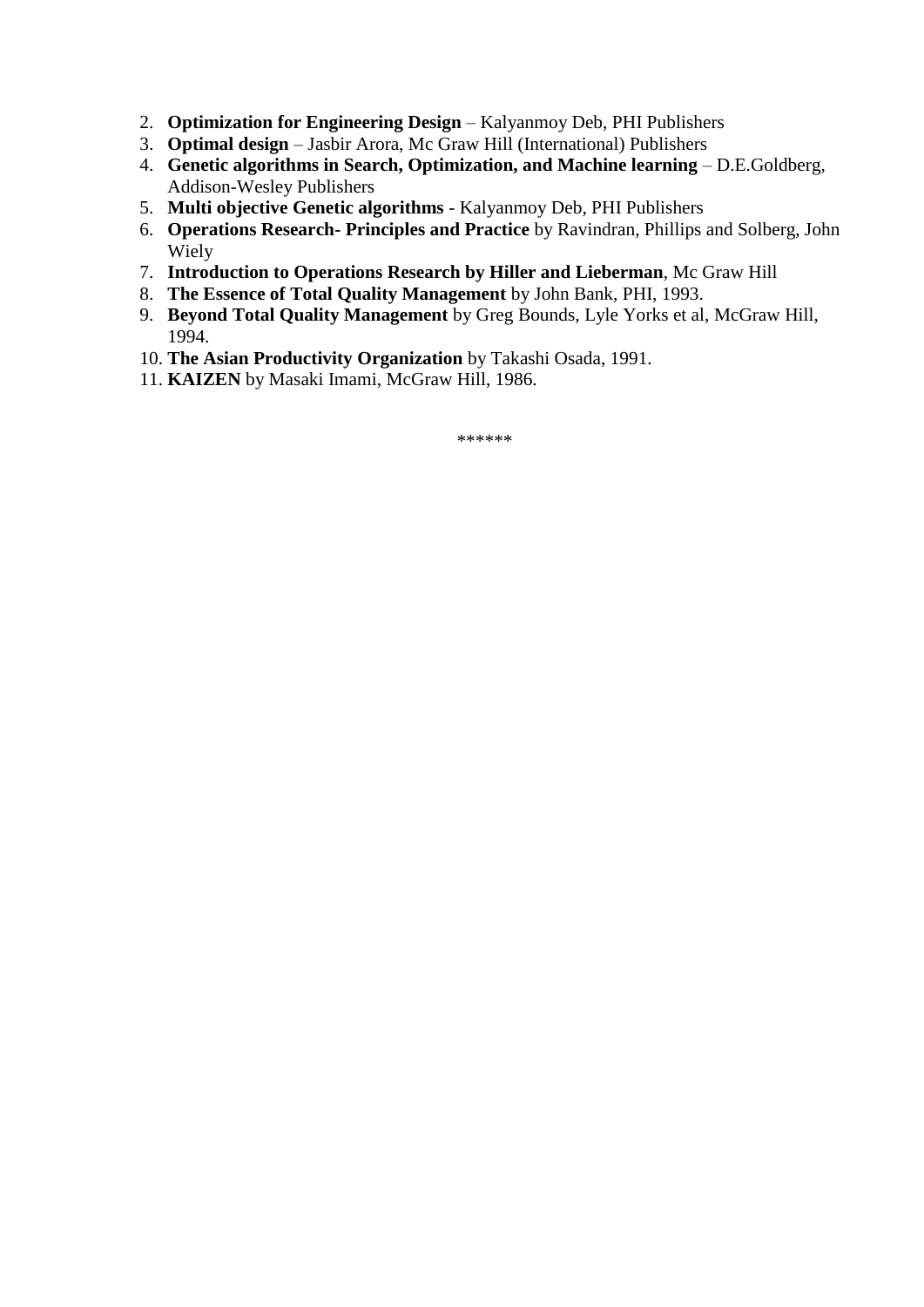#### **(17PH03211) LOGISTICS AND SUPPLY CHAIN MANAGEMENT**

#### **Unit I:**

**Logistics and Competitive Strategy**: Competitive advantage – Gaining Competitive Advantage through logistic – The Mission of Logistics Management – Integrated supply chains – Supply Chain and Competitive performance – The changing logistics environment – Models in Logistics Management – Logistics to supply Chain Management – Focus areas in supply Chain Management – performance Measures for SCM.

**Customer Service Dimension**: The marketing and logistics interface – Customer service and customer retention - Service – driven logistics systems – Basic service capability – Increasing customer expectations – Value added services – Customer satisfaction and success – Time based logistics – Case studies.

#### **Unit II:**

**Logistics System Design**: Logistics positioning – Logistics reengineering – reengineering procedure – logistics environmental assessment – time based logistics – alternative logistics strategies – strategic integration – logistics time based control techniques.

 **Measuring Logistics Costs and Performance**: The concept of Total Cost analysis – Principles of logistics costing – Logistics and the bottom line – Impact of Logistics on Shareholder value – customer profitability analysis – direct product profitability – cost driver and activity – based costing.

**Logistics and Supply chain relationships**: Benchmarking the logistics process and SCM operation – Mapping the supply chain processes – Supplier and distributor benchmarking – setting benchmarking priorities – identifying logistics performance indicators – Channel structure – Economics of distribution – channel relationship – logistic service alliances.

#### **Unit III:**

**Sourcing, transporting and pricing produ**cts: Sourcing decisions in supply chain – transportation in the supply chain – transportation infrastructure – supplier of transport services – basic transportation economics and pricing – transportation documentation – pricing and revenue management in the supply chain – Coordination in the supply chain – pricing and revenue management in supply chains.

#### **Unit IV:**

**Coordination and Technology in Supply chain**: Lack of coordination and Bullwhip Effect – Impact of lack of coordination – obstacles to coordination – managerial levers to achieve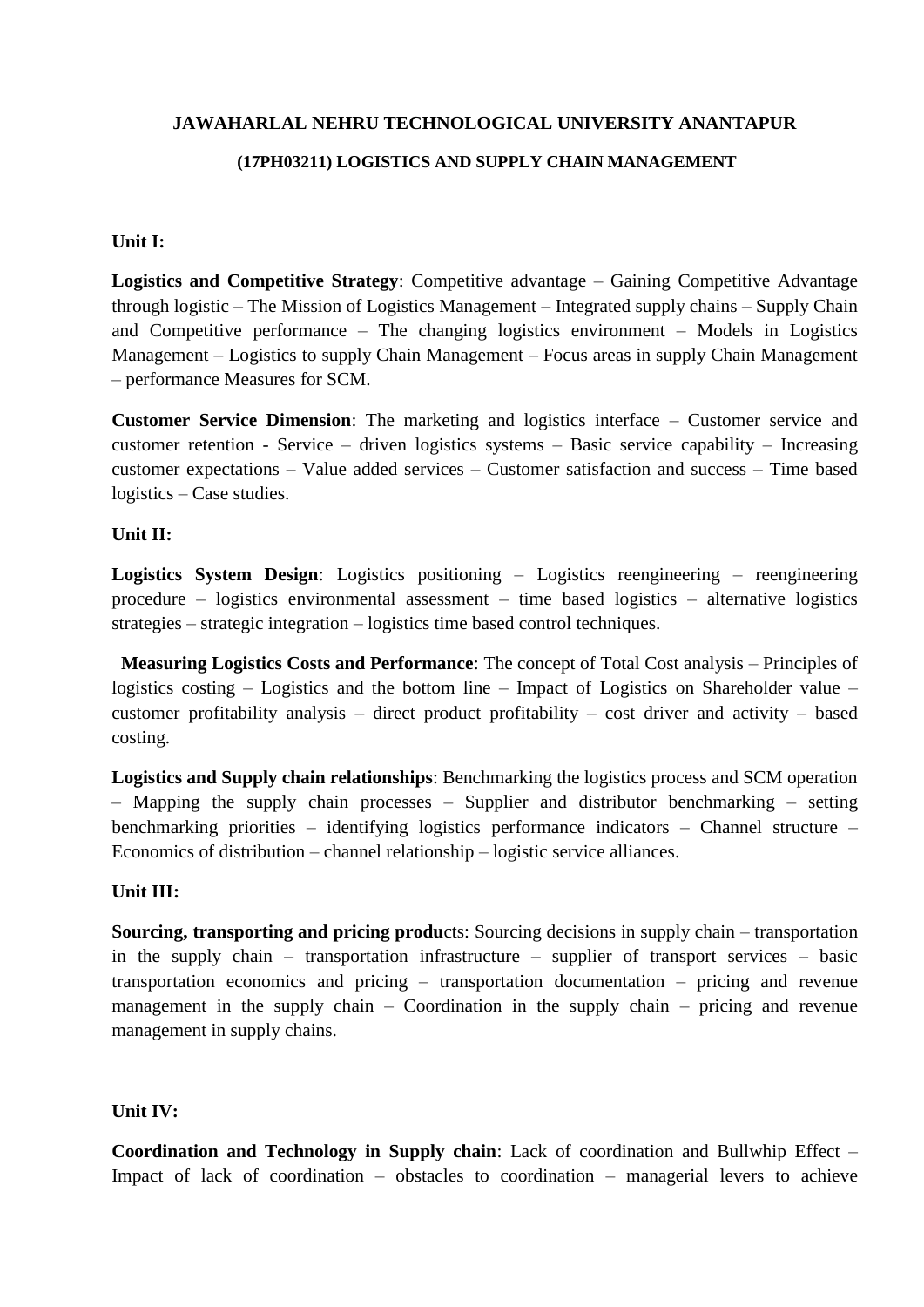coordination – Building strategic partners and trust within a supply chain. Role of IT in the supply chain – Customer Relationship Management – Internal supply chain management – Supply chain IT in practice – Information technology and the supply chain – E-business and the supply chain –  $E$ –business Framework – case studies.

#### **Unit V:**

**Managing global logistics and global supply chains**: Logistics in a global economy – views of global logistics – global operating levels – interlink global economy – The global supply chains – Global supply chain business processes – Global strategy – Global purchasing – Global logistics – Channel in Global logistics – Global alliances – Issues and Challenges in Global supply chain Management – case studies.

#### **References:**

- 1. **Closs, Logistical Management by** Donald J. Bowersox and David J**.** The Integrated Supply Chain Process, TMH, 2003.
- 2. **Logistics Supply Chain Management by** Martin Christopher Pitman, London 1993.
- 3. **Supply Chain Management by** Sunil Chopra and Peter Meindl Strategy, Planning and Operation, 2/e, Pearson Education, New Delhi 2002.
- 4. **Supply Chain Management for Global competitivesness by** B.S.Sahay Macmillan, NewDelhi, 2003.
- 5. **Manageing the Global Supply Chain**, Philip B.Schary, Tage Skjott Larsen Viva, Mumbai, 2000.
- 6. **Purchasing and Supply Chain Management** Arjun J Van Weele: Analysis, Planning and Practice, 2/e Thomson Learning, 2000.
- 7. **Business Logistics/Supply chain management Ballou**,5/e Pearson Education.

\*\*\*\*\*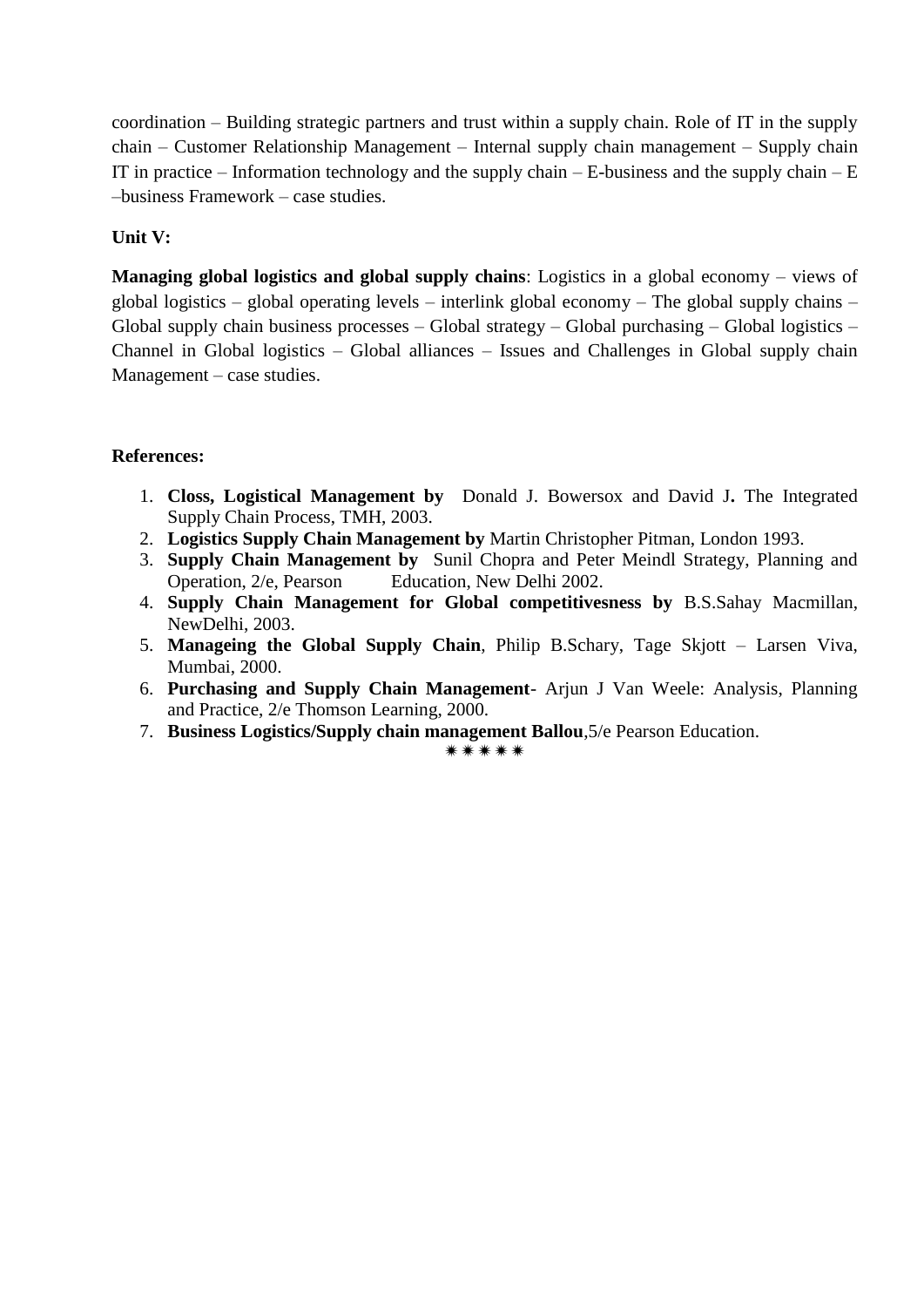#### **(17PH03212)ADVANCED OPERATIONS MANAGEMENT**

**Unit 1:** Product design – Requirements of good product design – product development – approaches – concepts in product development – standardization - simplification – Speed to market – Introduction to concurrent engineering. Value engineering – objective – types of values –function  $& cost - product life cycle - steps in value engineering - methodology in value engineering -$ Diagram –Matrix Method.

Aggregate Planning – definition – Different Strategies – Various models of Aggregate Planning-Transportation and graphical models

Unit 2: Advance inventory control systems push systems –Material Requirement – Terminology – types of demands – inputs to MRP- techniques of MRP – Lot sizing methods – benefits and drawbacks of MRP – Manufacturing Resources Planning (MRP –II). Pull systems – Vs Push system – Just in time (JIT) philosophy Kanban System - Calculation of number of Kanbans Requirements for implementation JIT – JIT Production process – benefits of JIT

**Unit 3:** Scheduling: Forward and Backward Scheduling- Master Scheduling- Evaluation of Job Shop Schedules with reference to Priority Scheduling rules, Sequencing, Assignment techniques in Production Scheduling, Line of balance. Project Management – programming evaluation review techniques (PERT) – three times estimation –critical path – probability of completion of project – critical path method – crashing of simple nature.

Project Appraisal: Criteria for financial appraisal, Payback period, Net present value, Internal rate of return, Profitability index, Capital rationing and selection of projects

**Unit 4:** Total Quality Management: Philosophy of TQM, Quality Gurus, QC tools, Quality circles, Bench marking, Strategic quality planning, Quality function deployment,

**Unit 5:** Quality system: Need for ISO 9000 system, Advantages, Clauses of ISO 9000, Implementation of ISO 9000, Quality costs, Quality auditing.

Implementation of TQM: KAIZEN, 5S, JIT, POKAYOKE, Taguchi method, 6-sigma management – models and case studies – reverse engineering – philosophies and case studies.

#### **Reference:**

.

- 1. **Total Quality Management** by Rose, J.E., Kogan Page Ltd., 1993
- 2. **Operations Management"** by E.S. Buffs., C.B. Publishers.
- 3. **"Operations Management, Theory and Problems**" by Joseph G. Monks, Mc Grow Hill book Company-Koga.
- 4. **"Production Systems Management"** by James. L. Riggs, John wiley & Sons Inc.
- 5. **"Production and Operations Management"** by Chary, TaTa Mc Grow-Hill
- 6. **"Operation Management"** by Chase, Mc Graw-Hill
- 7. **"Production & Operation Management"** by Panner Selvam PHI
- 8. **"Production & Operation Analysis"** by Nahima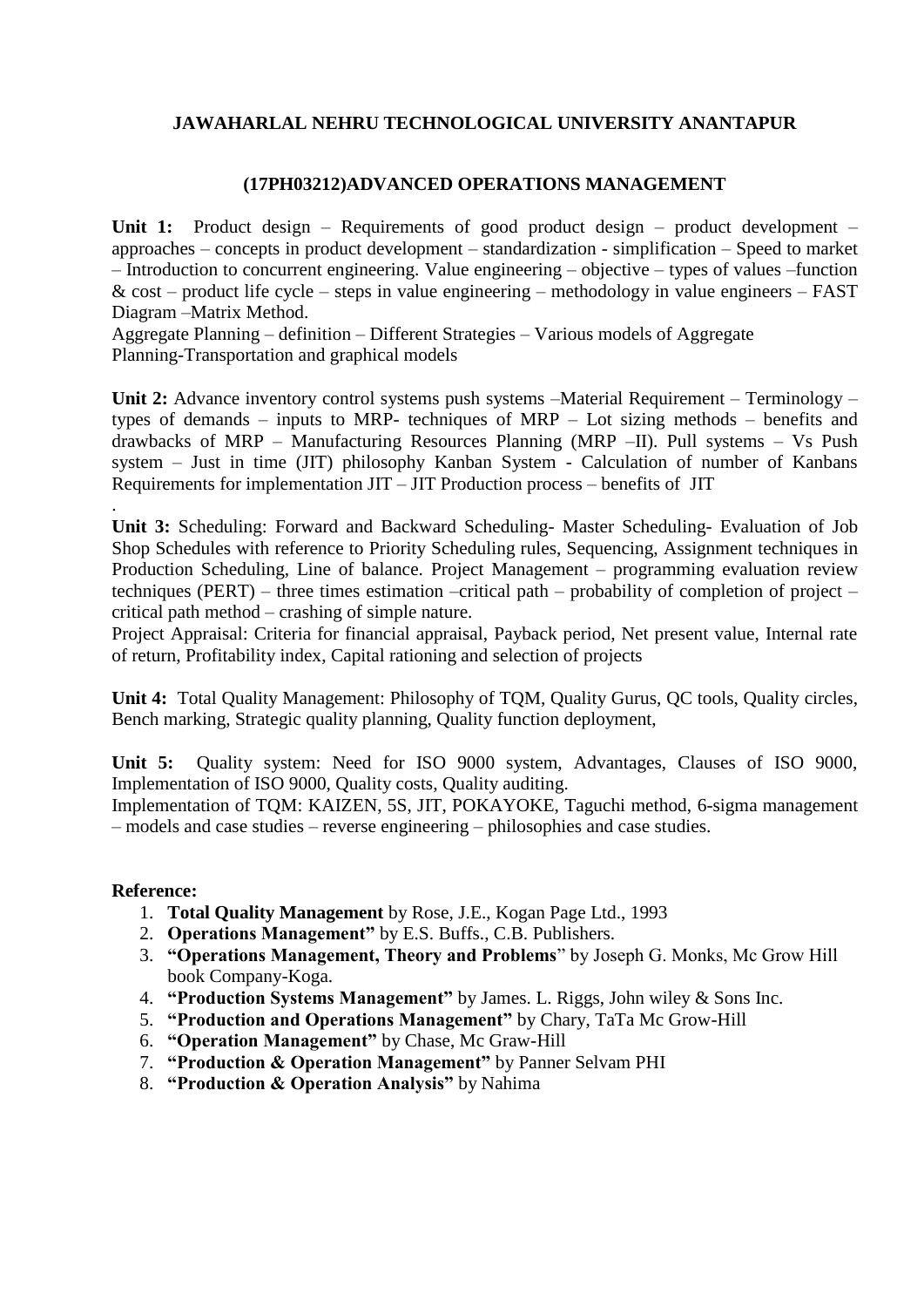# **(17PH03213) MECHANICS OF COMPOSITE MATERIALS**

#### **Unit 1:**

Introduction to composite materials Definition, classification and characteristics of composite materials, Materials-fibrous composites, laminated composites, particulate composites, Basic concepts and characteristics: Geometric and Physical definitions, natural and man-made composites, applications, types and classification of composites, lamina and laminate characteristics and configurations, constituent materials and properties.

# **Unit 2:**

Coordinate transformations: Transformation of stress and strain, Numerical examples of stress strain transformation, Graphic interpretation of stress – strain relations. Off - axis, stiffness modulus, off - axis compliance. Elastic behavior of unidirectional composites: Elastic constants of lamina, relationship between engineering constants and reduced stiffness and compliances, analysis of laminated composites, constitutive relations.

# **Unit 3:**

Strength of unidirectional lamina: Micro mechanics of failure, Failure mechanisms, Strength of an orthotropic lamina, Strength of a lamina under tension and shear maximum stress and strain criteria, application to design. The failure envelope, first ply failure, free-edge effects. Micromechanical predictions of elastic constants.

# **Unit 4:**

Characteristics of fiber reinforced lamina Fundamentals, elastic properties unidirectional, continuous fiber zero degree and angle ply lamina. Analysis of laminated composite plates

# **Unit 5:**

Applications of composites-- Advantages, disadvantages, limitations and applications of composite. Properties of typical composite materials. Introductions to shape memory alloys

# **References:**

- 1. **Engineering Mechanics of Composite Materials** by Isaac and M Daniel, Oxford University Press, 1994.
- 2. **Analysis and performance of fibre Composites by** B. D. Agarwal and L. J. Broutman, Wiley-Interscience, New York, 1980.
- 3. **Mechanics of Composite Materials by** R. M. Jones, Mc Graw Hill Company, New York, 1975.
- 4. **Analysis of Laminated Composite Structures by** L. R. Calcote Van Nostrand Rainfold, New York, 1969.
- 5. **Introduction to composite materials by** Hull and Clyne Cambridge uNIVERSITY
- 6. **Fiber reinforced composites P K MALLICK by** Marcel Dekker , Inc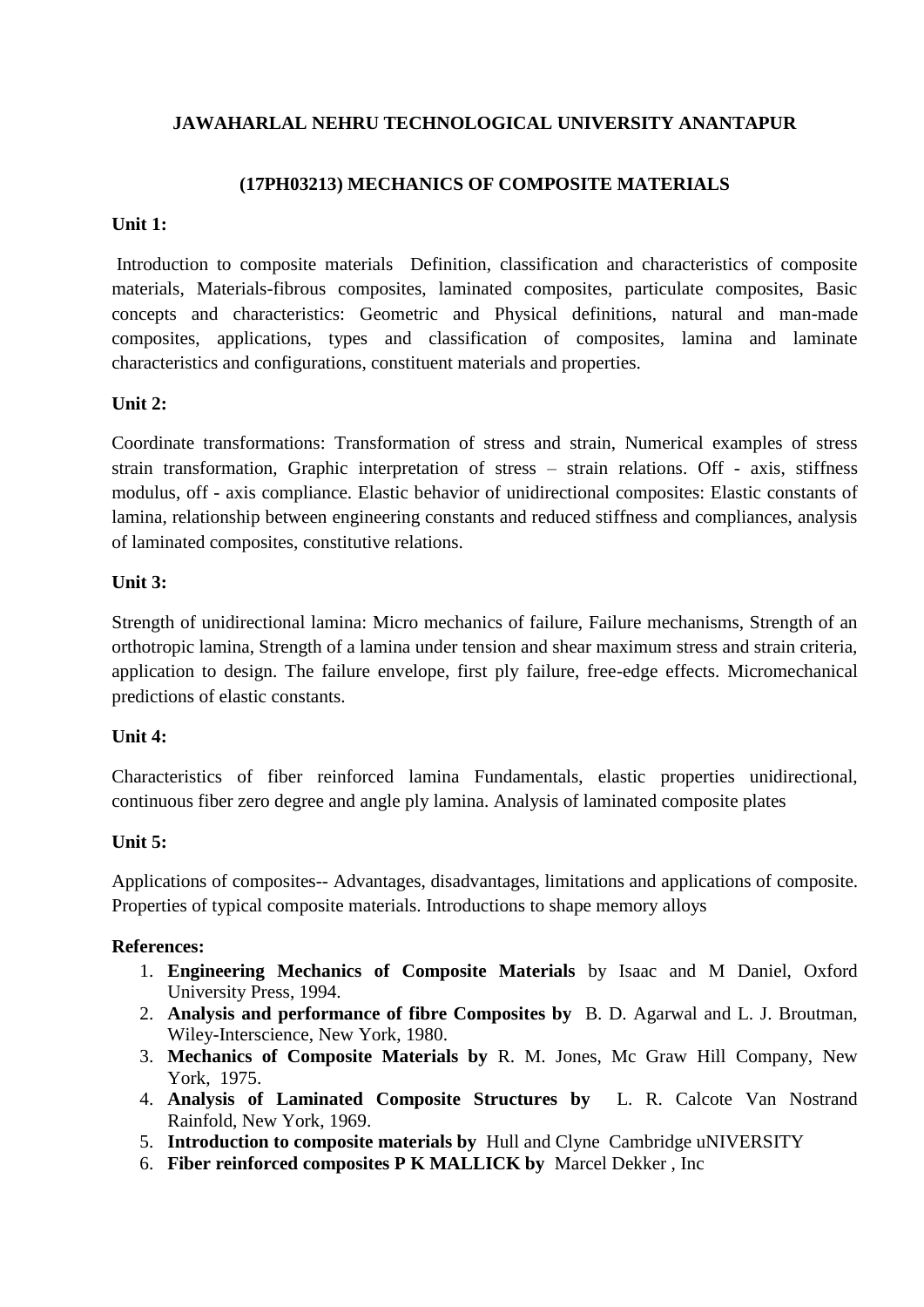- 7. **Mechanics of composite materials** Robert jones Mcgraw Hill Kogakusha Ltd 1998
- 8. **Composite material hand book Meing Schwaitz** Mcgraw Hill book company 1984

\*\*\*\*\*\*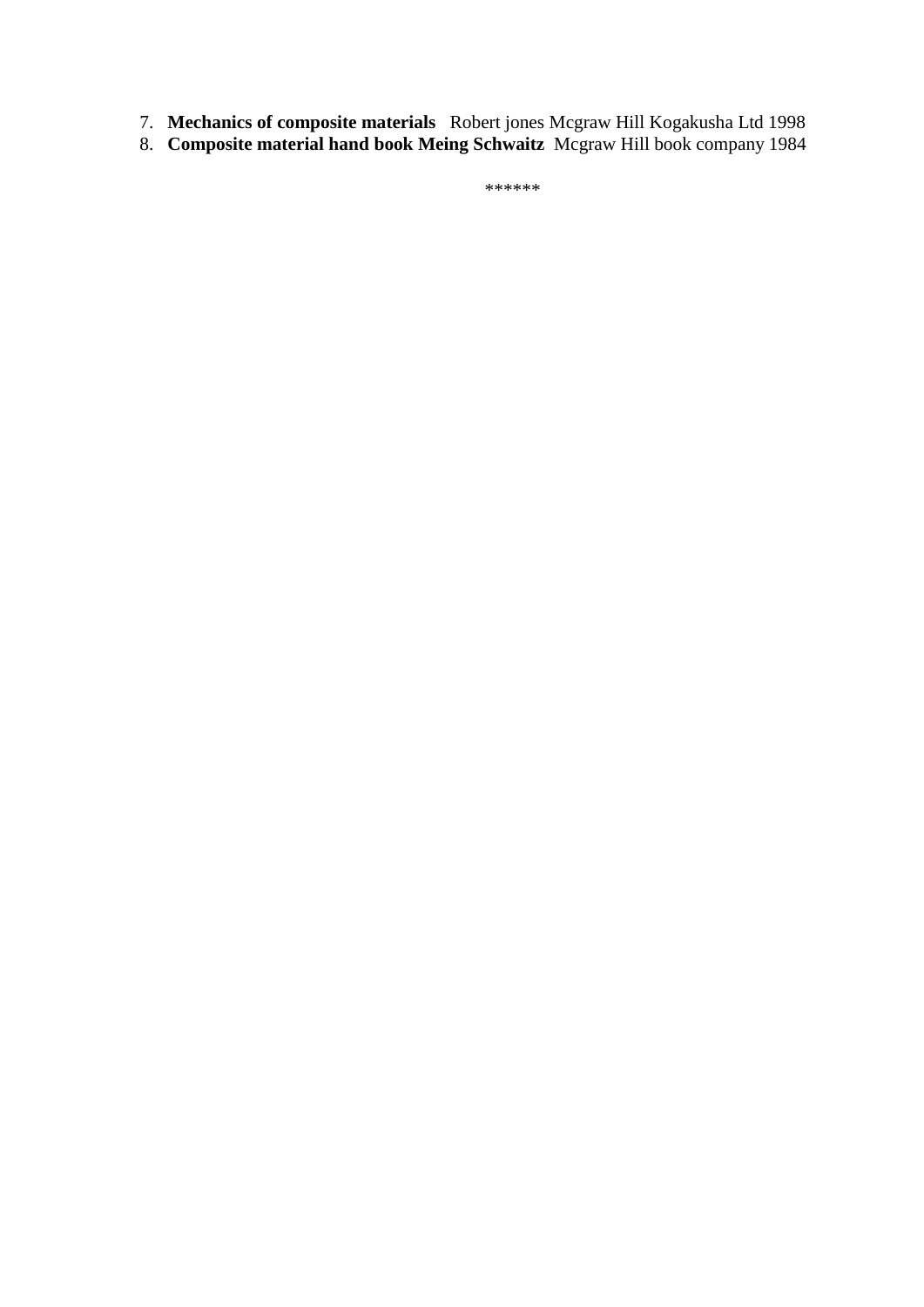# **(17PH03214) ENERGY CONSERVATION**

#### **Unit 1:**

HEAT TRANSFER THEORY:Conduction equation- thermal resistance-combined heat transfer process-heat transfer by conduction (steady state): Radial heat conduction through tubes; through spherical shells, Composite structures. General equation for forced and free convection- horizontal, vertical plates, flow in side pipe . Radiation- Steffen Boltzmann constant- configuration Factor.

# **Unit 2:**

THERMODYNAMICS:Availability, energy, and Anergy-Exergy, energy, entropy relationship-Degradation of energy – exergy analysis- exergy conservation- combustion, adiabatic flame temperature, Thermal efficiency, thermal losses; thermal balance sheets.

HEAT EXCHANGER THEORY: types of heat exchangers - overall heat transfer coefficient – fouling factor - Design of heat Exchangers, L.M.T.D. and N.T.U. methods.

# **Unit 3:**

ENERGY CONSERVATION:Rules for efficient energy conservation – technologies for energy conservation – outline of waste heat and material reclamation, load management, alternative energy sources , Energy storage.

DESIGN FOR THE CONSERVATION OF ENERGY & MATERIAL: Simulation & modeling – energy flow networks – critical assessment of energy usage, formulation of objectives and constraints- synthesis of alternative options – technical Analysis of option.

# **Unit 4:**

THERMAL INSULATION & REFRACTORIES: Heat loss through un insulated and insulated surfaces; effect of insulation on current carrying wires – economic thickness of insulation – critical radius of insulation – properties of thermal insulators – classification of insulation materials – classification of Refractories – properties of refractories – Criteria for good refractory material – application of insulating & refractory materials.

# **Unit 5:**

WASTE HEAT RECOVERY SYSTEMS: Guideline to identify waste heat – feasibility study of waste heat – shell and tube heat exchangers – Thermal wheel – heat pipe heat exchanger – Heat pump – waste heat boilers – Incinerators.

HEAT RECOVERY SYSTEMS: Liquid to liquid heat exchangers – Gas to gas recovery systems; regenerators , recuperators , rotating regenerators – Miscellaneous heat recovery methods – selection of materials for heat exchangers – combined radiation and convective heat exchanger , U- tube heat exchanger , tubular heat exchanger , fluidized bed heat exchanger –economizer.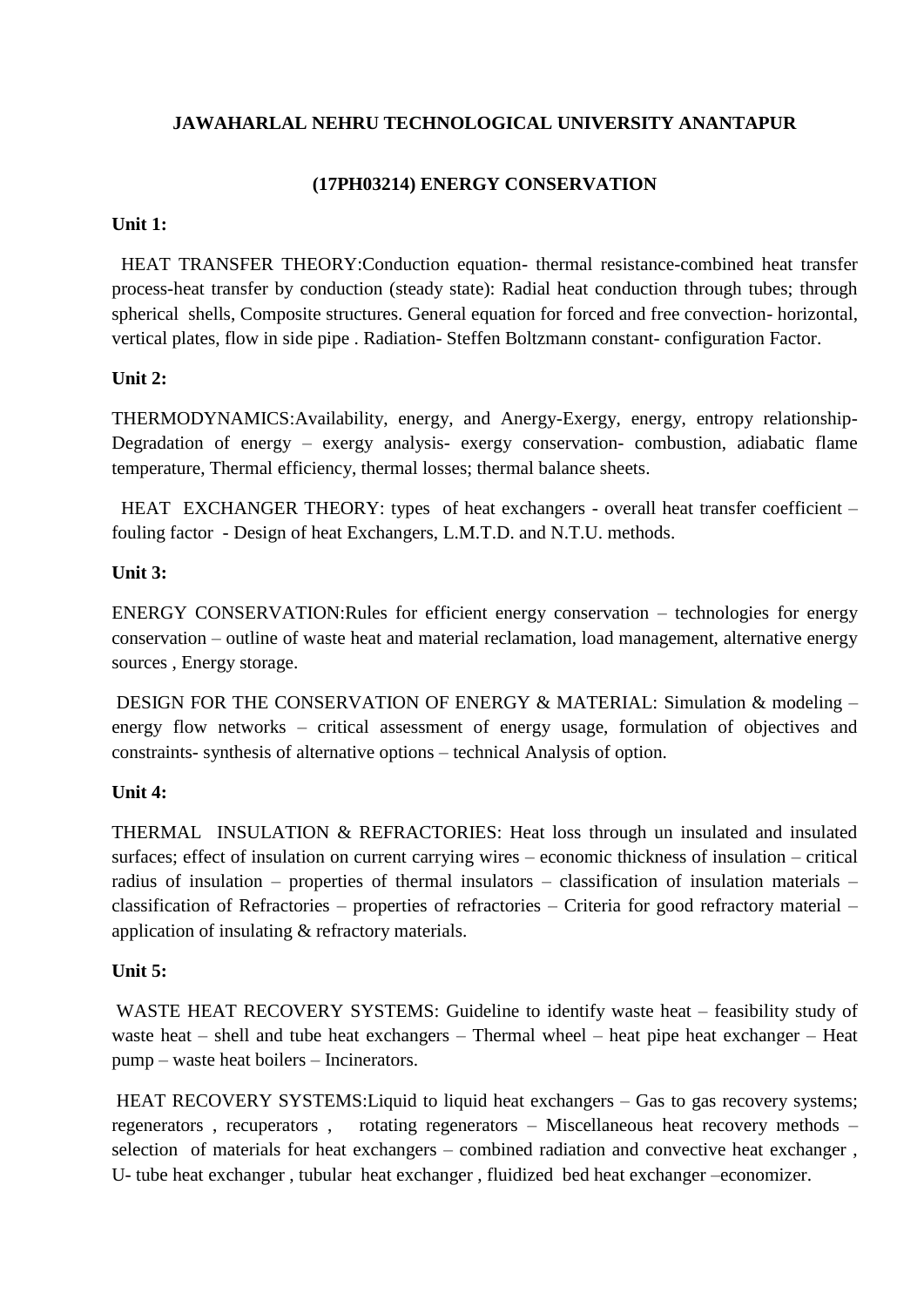#### **References:**

- 1. **Waste heat recovery systems** by D.A. Reay Pergamon press.
- 2. **Hand book of Energy Audits** by Albert Thumann.
- 3. **Energy Management** by W.R. Murphy & G. Mickay, Butterworths.
- 4. **Energy Conservation by** P.W.O. Callanghan, paragamon press 1981.
- 5. **Engineering Heat transfer by** C.P. Gupta & Rajendra prakesh , Nemchand & bros., Roorke.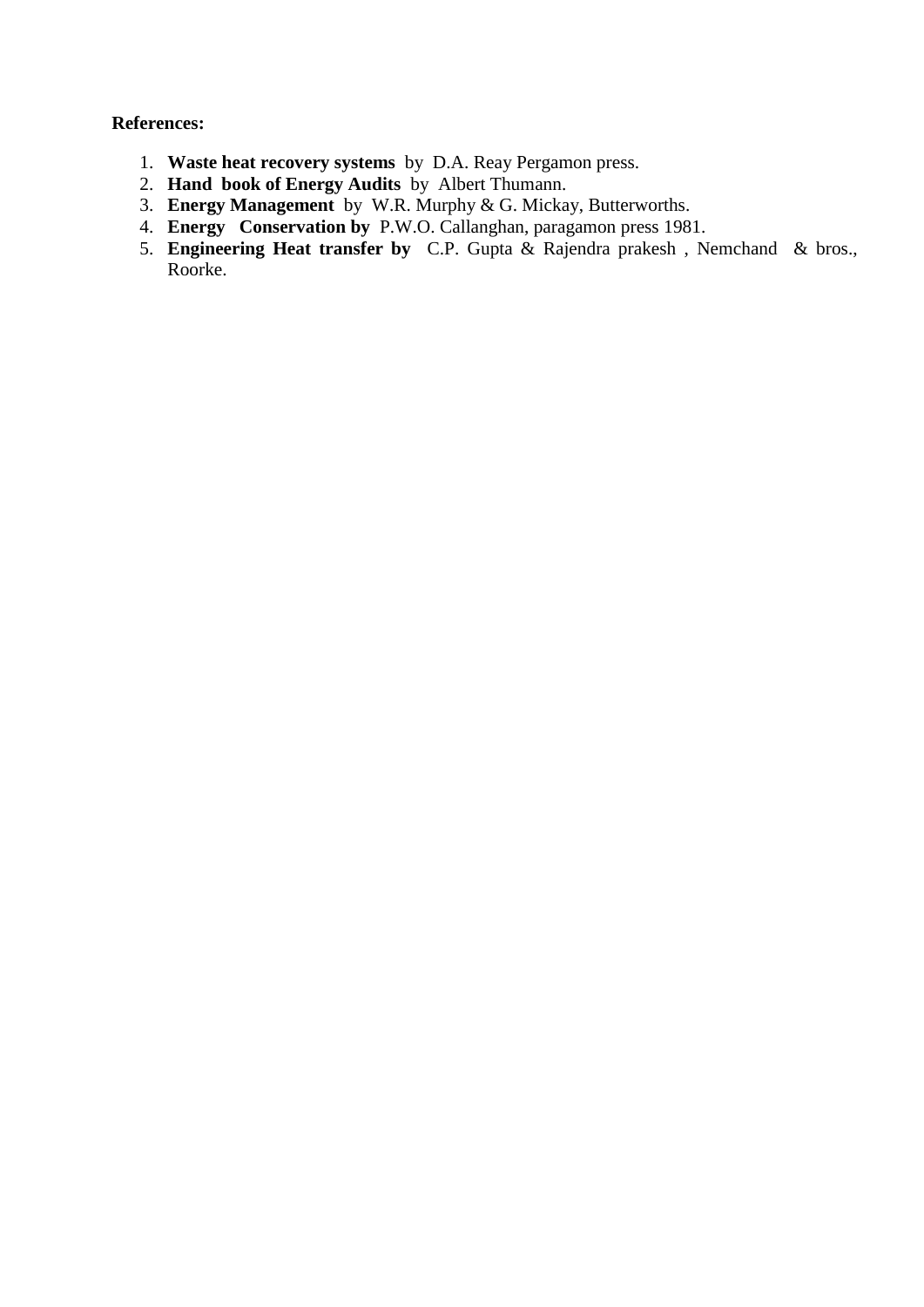# **(17PH03215) COMPUTATIONAL METHODS**

**Unit 1:** Finite differences – Forward, Backward and Central difference approximations to derivatives - Jacobi's Method – Gauss Siedel iterative method

Numerical solution of Partial differential Equations: Implicit method – Explicit method - ADI method – ADE method

#### **Unit 2:**

Introduction to FEM: Basic concepts – Historical background – General Applications of FEM - General description of the FEM – Comparison of FEM with other methods - Basic element shapes discretization process - Node numbering scheme – interpolation models – convergence requirements - Stress and equilibrium – boundary conditions – stress – strain relations

#### **Unit 3:**

One dimensional problem – modeling – coordinates and shape functions – Assembly of stiffness matrix and load vector – Properties of stiffness matrix. – Axial bar element – Temperature effects.

#### **Unit 4:**

Two dimensional problems – modeling – Constant strain triangle – boundary condition –Load vector – Quadrilateral element

Basic equation of heat transfer – steady state heat transfer – 1-D heat conduction – Fin element – 2-D heat transfer.

#### **Unit 5:**

Modeling of incompressible flows – Stream function – Vorticity equation – Upwind scheme – Estimation of discretisation errors

Finite volume approach – Basic rules – Linearization of source term – 1-D heat conduction – Steady and unsteady – Implicit method – Explicit method – Stability criteria